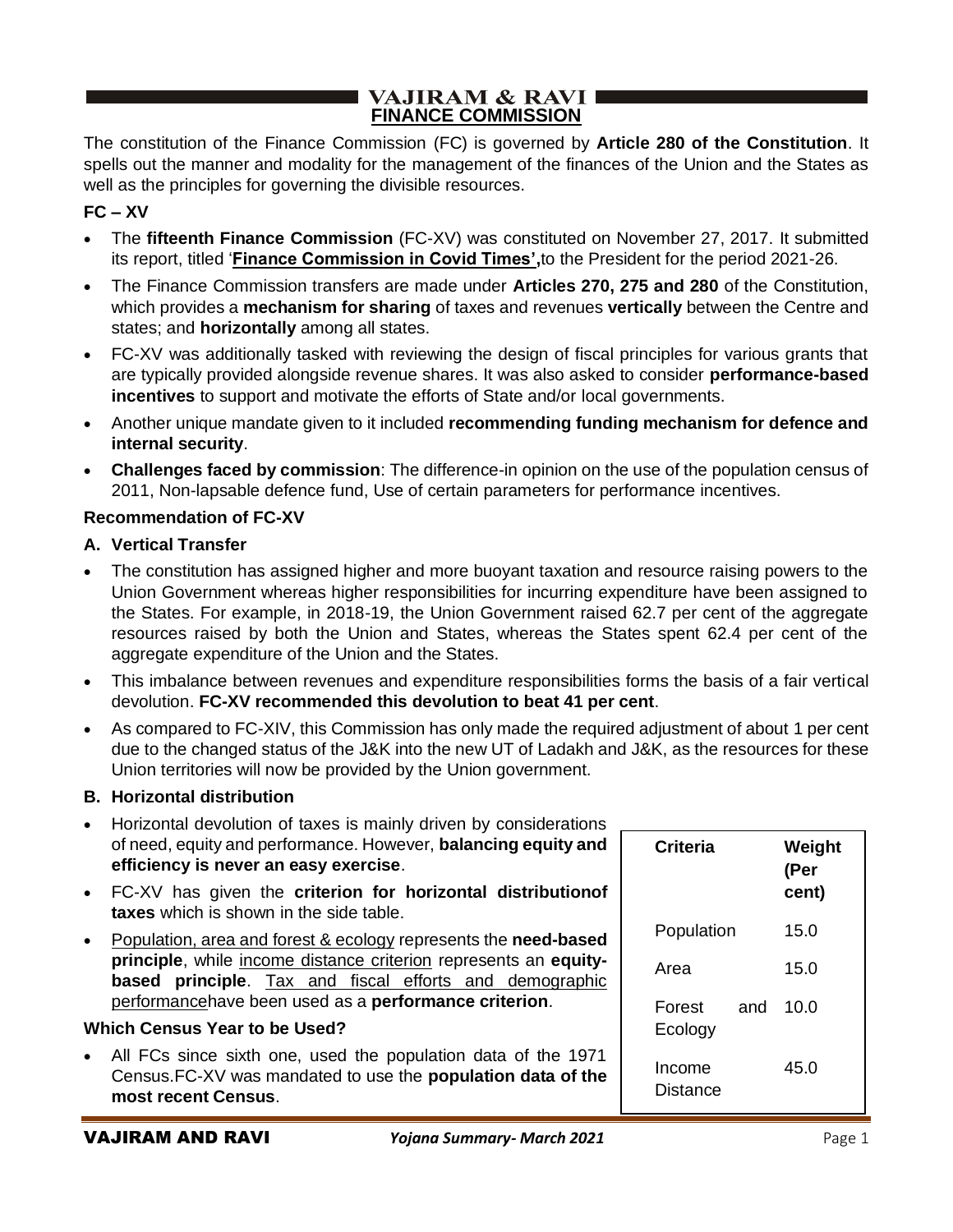- A sudden use of the latest Census data will be unfair to States which have performed well on the national objective of demographic management. Hence, **use of demographic performance as a criterion has addressed these issues**.
- FC recommended **relatively higher per capita tax devolution** to **States with lower per capita income**. This clarifies that the overall allocation to States as recommended by the Commission is progressive.

### **C. Grants-in-aid**

- The second core function of the FC is to determine the principles which should govern grants-inaid. The Commission has recommended **five different categories of grants**: Revenue deficit grants; Grants for local governments; Grants for disaster management; Sector-specific grants, and Statespecific grants.
- FC-XV recommended grants aggregating to Rs. 10,33,062 crore, which is **19.65 per cent of total recommended transfers to States**.

### **Rationale behind Grant-in-aids**

- The revenue deficit grants will allow states time to adjust to changes in the pattern of tax devolution recommended by FCs based on the evolving patterns of their assessed needs, ability and performance.
- Besides, grants-in-aid are more directly targeted and equalises the standards of basic social services to some extent. Some of these grants have been linked with performance-based criteria that seek to promote some sectors in furtherance of national goals.
- Also, attaching performance criteria to fiscal transfers may **enhance transparency, accountability, provide feedback** on improving policy formulation and implementation and lead to better monitoring of expenditures.

### **Revenue Deficit Grants**

• No formula-based horizontal devolution can meet the needs of each of the twenty- eight States so vastly different from each other. Therefore, the Commission has recommended an allocation of 1.92 per cent of the gross revenue receipts of the Union as revenue deficit grants to specific States.

#### **Local Government Grants**

- The total size of the grant to local governments recommended by the Commission is Rs. 4,36,361 crore for the period 2021-26. A sum of Rs. 2,36,805 crore is earmarked for **rural local bodies,** Rs. 1,21,055 crore for **urban local bodies** and Rs. 70,051 crore for health grants through local governments.
- **Urban local bodies have been categorised into two groupsbased on population**. Basic grants are proposed only for cities/towns having a population of less than a million. For Million-Plus cities, 100 per cent of the grants are performance-linked through the **Million-Plus Cities Challenge Fund**.
- For rural local bodies, the FC-XV allocations cover all the three panchayati tiers—village, block and district—as well as the Excluded Areas exempted from the purview of Part IX and Part IX-A of the Constitution.
- The rural-urban distribution **gradually increases in favour of the urban local bodies** from 67:33 in 2021- 22 to 65:35 by 2025-26.
- The grants to local bodies, both rural and urban (less than a million category), contain a mix of basic, tied as well as performance grants such as sanitation, solid waste management and ease of breathing in the metro cities.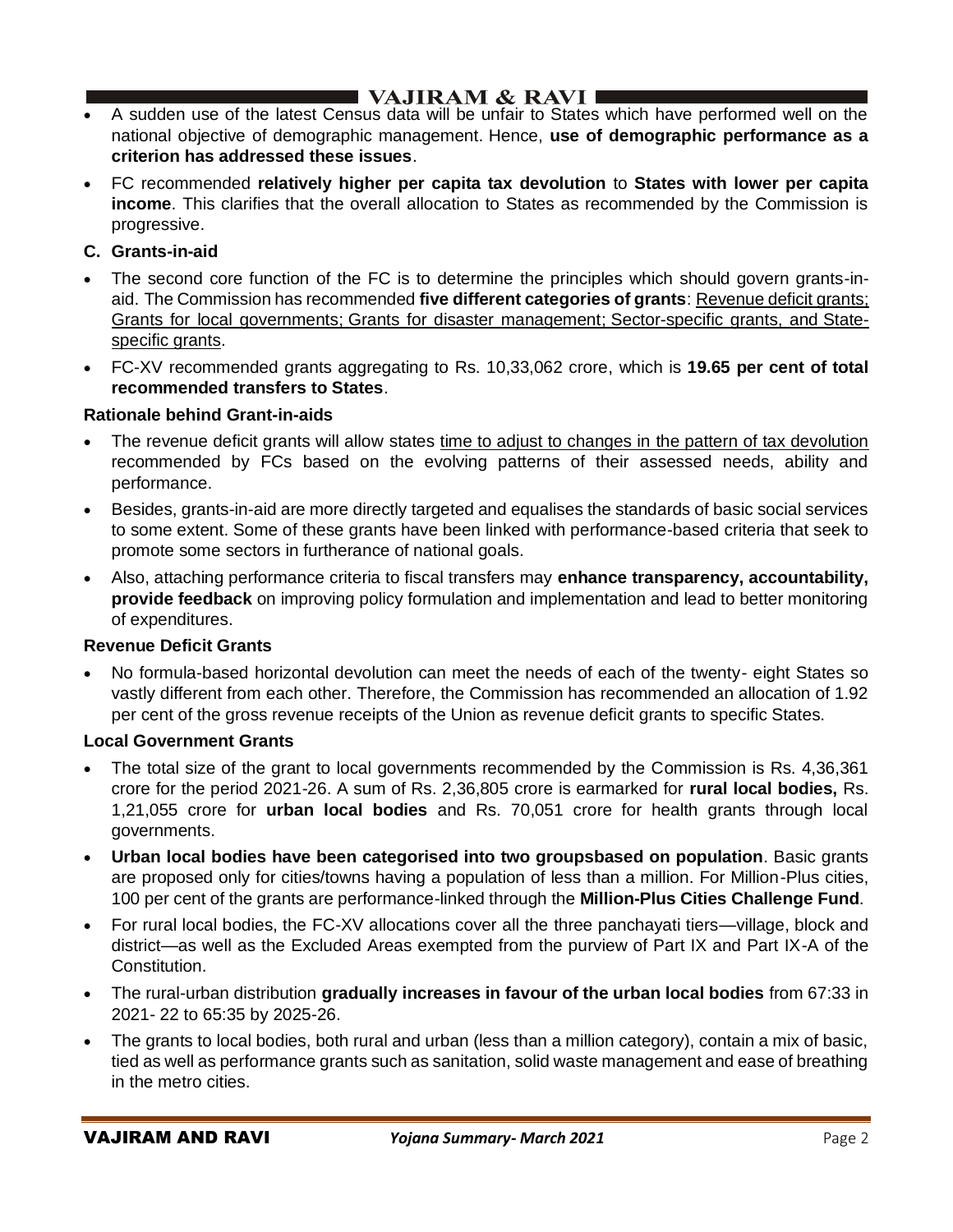### **Disaster Management Grants**

• The Commission recommended **Mitigation Funds to be set up** at both the national and State levels, in line with the provisions of the Disaster Management Act.

### **Other Sector-specific and State-specific Grants**

- The Commission has also recommendedperformance-based grants and incentives for sectors like health, education, agriculture, PMGSY roads, judiciary, statistics and aspirational districts and blocks.
- The Commission laid special focus on health sector. It recommended total grants-in-aid support to the health sector over the five-year award period aggregating to Rs.1,06,606 crore which is 10.3 per cent of the total grants-in-aid recommended by the Commission.

### **Defence Fund**

- It has been recommended that the Union Government may constitute in the Public Account of India, a dedicated non-lapsable fund, **Modernisation Fund for Defence and Internal Security** (MFDIS). The total indicative size of the proposed MFDIS over the period 2021-26 is Rs. 2,38,354 crore. This recommendation has been accepted by the government.
- This would make a significant difference in addressing the issue of adequacy of capital expenditure both for defence and internal security.
- In the formula given by the Finance Commission, whereas Rs. 40,000 crore per annum would be available for defence, Rs. 10,000 crore per annum would be available for home ministry to upgrade paramilitary forces. Finally, Rs. 1,000 crore per annum has been recommended as **Jawan Welfare Fund** given the enormous sacrifices of India's armed and paramilitary forces.

### **Conclusion**

• Notwithstanding challenging times, the Commission believes that the distribution of resources between the Union and the States and for the third tier of government have been addressed in a manner which is fair, reasonable, rational and equitable.

*"Never let the future disturb you. You will meet it, if you have to, with the same weapons of reason which today arm you against the present"*- Marcus Aurelius

## **TOWARDS ATMANIRBHAR BHARAT**

- Budget 2021-22 is a reformative budget towards a quantum leap into the future in the trying times of Covid-19 pandemic.
- Instead of taking an incremental approach in the Budget this time took a quantum leap towards the twin objectives to achieve a USD 5 trillion economy by 2024 and an Aatmanirbhar Bharat to accomplish India's growth despite serious fiscal challenges.

### **Budget 2021-22: Focus on Fiscal Transparency and Stimulate Faster Economic Growth**

- It addresses core welfare issues like health and well-being which are very critical in the pandemic/postpandemic time.On the other hand, it defines dynamic roadmap along with potential course of action to **propel economy with disinvestment**, **privatisation of two PSU Banks** and **one General Insurance Company**, assets monetisation, huge spend on infrastructure to create capital assets, jobs and demands so much so that no one is left behind in the journey of development post pandemic.
- With assets monetisation, the budget also spells the Government's considered commitment on infrastructure spending so that their multiplier effect would help the economy as a whole.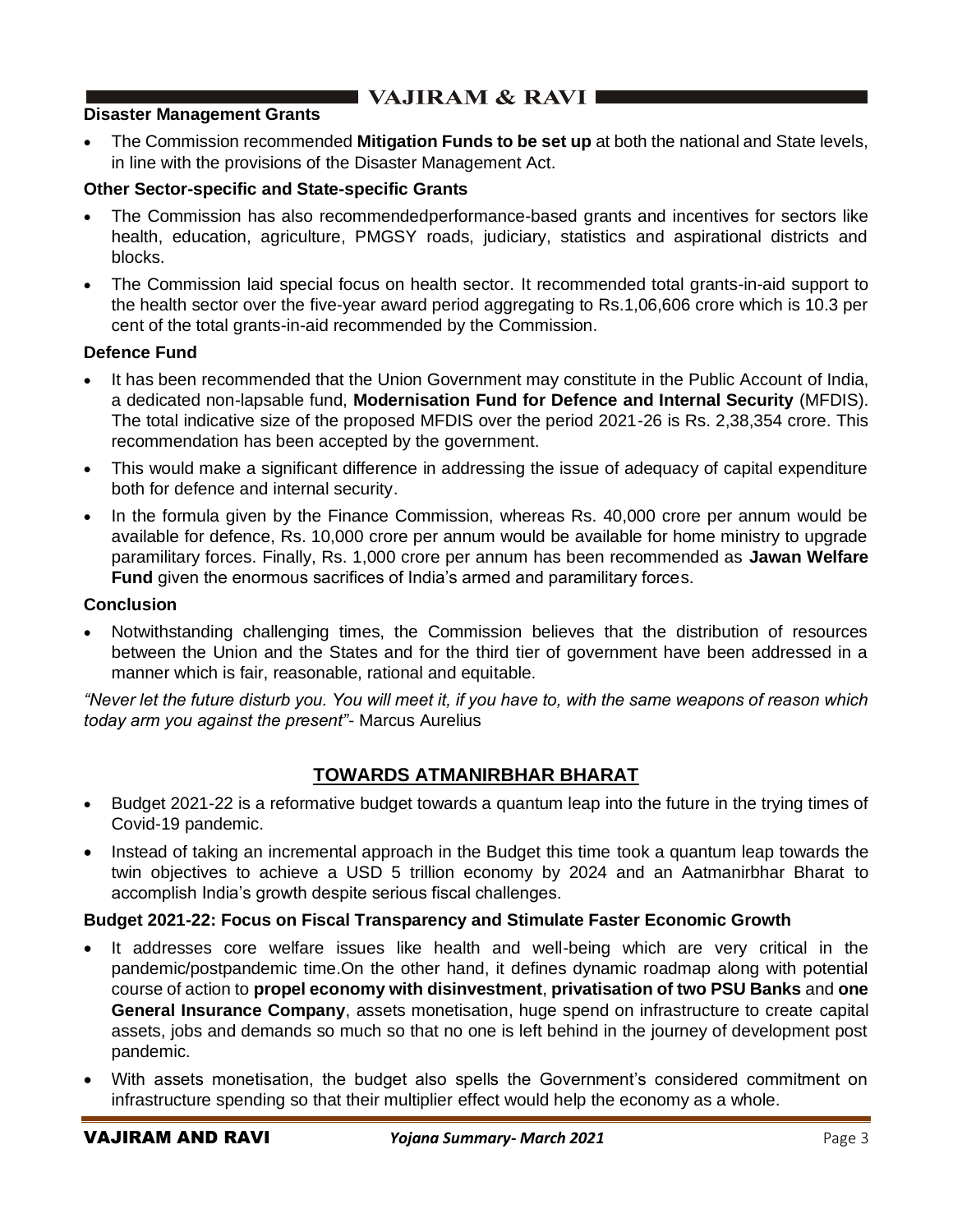- This budget which is the **first ever paperless budget** has many unique features including realistic revenue projection, no tax rates tweaking and transparent fiscal accounting.
- Without **increasing any tax burden** on the taxpayers, it **introduces a cess, just by adjusting a few duties**, to fund **Agricultural Infrastructure and Development**.
- The Government brought in landmark changes and structural reforms in tax administration and compliance processes, both for direct and indirect taxes to further enhance the ease of compliance for the taxpayers.
- Besides making the income tax department a **department-in-dialogue with taxpayers** that listens, trusts, believes and handholds them with new 26AS, pre-filled returns, quick refunds, etc., the Government introduced the **faceless system in assessment**, **appeal and now even in dispute resolution**.
- The aim was to establish a platform for *Transparent Taxation - Honoring the Honest* and thereby provide Faceless Assessment to all taxpayers except in cases of serious frauds and money laundering, etc.
- **Faceless Appeal**, launched in September 2020, provides a fully faceless procedure for appeals in tax dispute matters pending before the Commissioner (Appeals).

Highlights of Budget 2021-22 in respect of Indirect and Direct Taxes:

### **Indirect Taxes**

### **A. Goods and Services Tax (GST)**

- A number of changes have been made by way of amendments through the Finance Bill, 2021. A mandatory requirement of getting annual accounts audited and reconciliation statements has been removed.
- Further it has been provided that interest on delayed payments of GST shall be charged only on net cash liability with effect from the July 1, 2017.
- Certain measures have been taken to improve compliance. Now, input tax credit shall be allowed only when the details have been furnished by the supplier in the statement of outward supplies.
- **Unscrupulous traders are being identified** through extensive application of deep analytics and artificial intelligence. The results have been encouraging. *In January 2021, the GST collection stood at historic high of almost Rs 1.2 lakh crore*.

## **B. Customs**

- As regards customs duty, Aatmanirbhar Bharat has been the guiding principle. The **import duty rate structure has been meticulously calibrated** to ensure adequate availability of raw materials to meet the requirements of the manufacturing sector.
- Initiatives of various ministries to encourage domestic manufacturing through various Phased Manufacturing Programmes and Performance Linked Incentive Schemes are laudable.
- Legislative changes have been proposed so as to mandate filing of bills of entry before the end of day preceding the day of arrival of goods.
- Changes have also been proposed to encourage paperless processing; it is proposed to recognise the use of a **common portal to serve notice, order**, etc., and the portal to act as a one-point digital interface for the trade to interact with the Customs.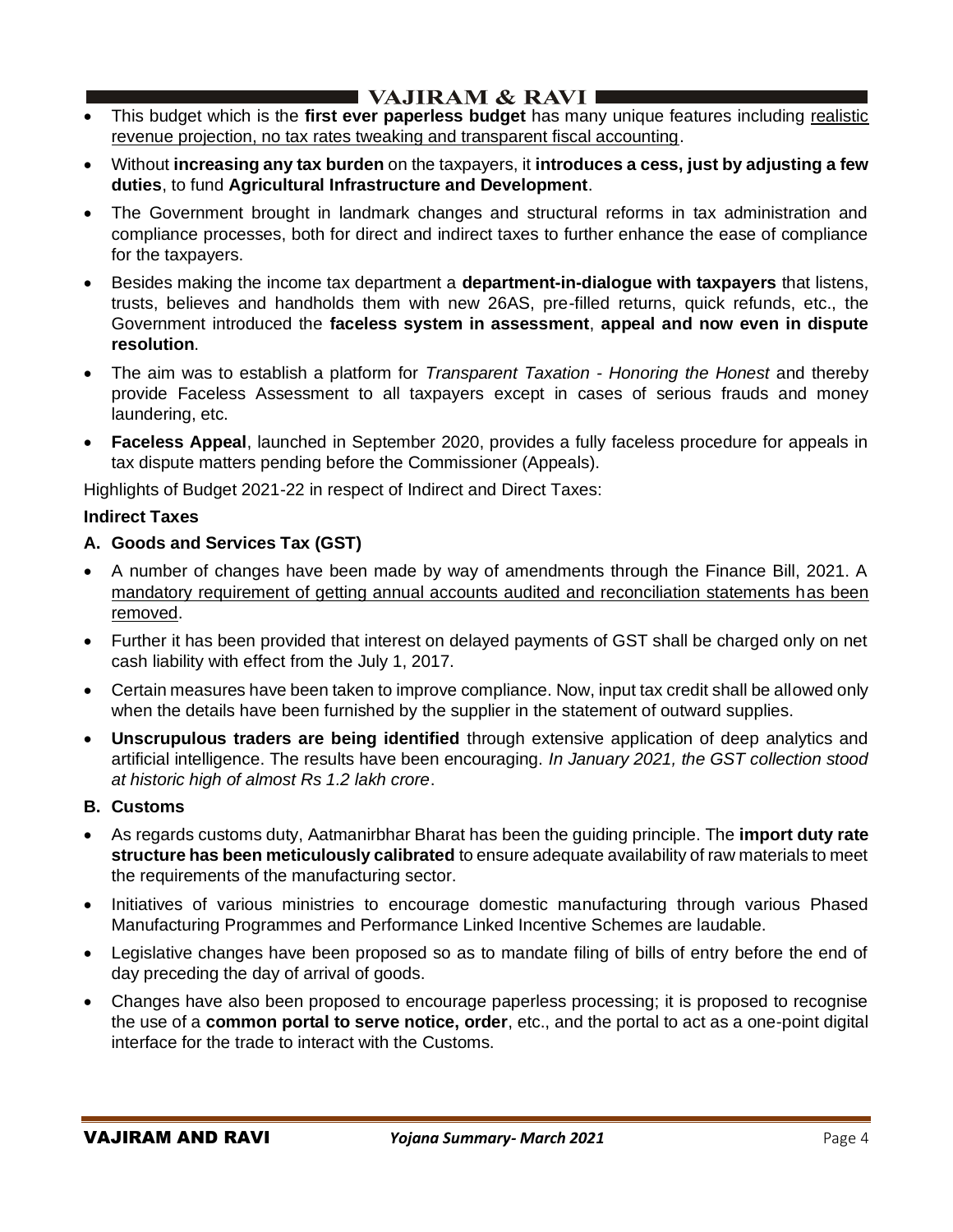- Significant changes have also been announced in respect of **trade remedial measures** for securing national economic interest against surge in imports, dumping of goods or export of subsidised goods to India by circumventing the trade.
- The budget also **proposes a cess** to be called **Agriculture Infrastructure and Development Cess**. This cess has been proposed on import of specified goods as well as a duty of central excise on petrol and diesel.
- Customs duty rates have been calibrated with the twin objectives of **making raw material available at lower cost** and also for **enhanced integration of India in the Global Value chain**.
- In sectoral highlights, the duties on metals (steel) have been significantly rationalised. This was necessitated as iron and steel prices have risen sharply in the last six months.Further, anti-dumping duty and countervailing duty on certain steel products have been temporarily revoked till September 30, 2021.
- Far reaching changes in duty rates has been made in other sectors, namely, New and Renewable energy.Customs duty rates have been reviewed to benefit the domestic value addition by MSME units. Certain long-standing exemptions on items that could be manufactured locally by MSME have been withdrawn.
- Similarly, certain key changes have been made for the benefit of farmers. Import duty is being raised on raw cotton and cotton waste from nil to 10 per cent, raw silk and silk yarn from 10 per cent to 15 per cent. End-use based concession is being withdrawn on denatured ethyl alcohol.

### **Direct Taxes**

- The time-limit for **re-opening of assessmenthas been reduced** from the earlier 6 years to 3 years. The discretion in the re-opening of scrutiny has been done away with and replaced with a systemflagged approach.
- A **Dispute Resolution Committee** has been constituted for final settlement of their cases once they are served the draft assessment order.The **Appellate Tribunal** has also been made faceless and free of territorial jurisdiction while the **Settlement Commission** has been abolished.
- The senior citizen pensioners who are 75 years of age or above having only pension and interest income have been exempt from the requirement of filing an income tax return if the full amount of tax payable has been deducted by the paying bank.
- The rules for taxation of the retirement benefits payable by another country in the case of NRIs have also been aligned with the payee country to avoid undue hardship to them.
- Special focus has been given by the government to further the **goal of Housing for All**. The deduction on loans taken to purchase an affordable house has been extended by a year. Further, the **deduction on profits of the developers and builders** engaged in the construction of such affordable housing as well as affordable rental housing has also been extended to March 2022.
- With the objective of improving ease of doing business in India, relaxation has been provided to the criteria for claiming exemption by the Sovereign Wealth Funds, Pension Funds, etc. At the same time, relaxation has also been given to expand the business activities in the Gujarat International Finance Tec (GIFT) City, Ahmedabad.

## **Conclusion**

• The Budget has envisioned a progressive quantum leap forward to propel India's growth trajectory and **V-shaped recovery** through asset monetisation, disinvestment, spending in public health and public infrastructure, thereby creating jobs and necessary demand.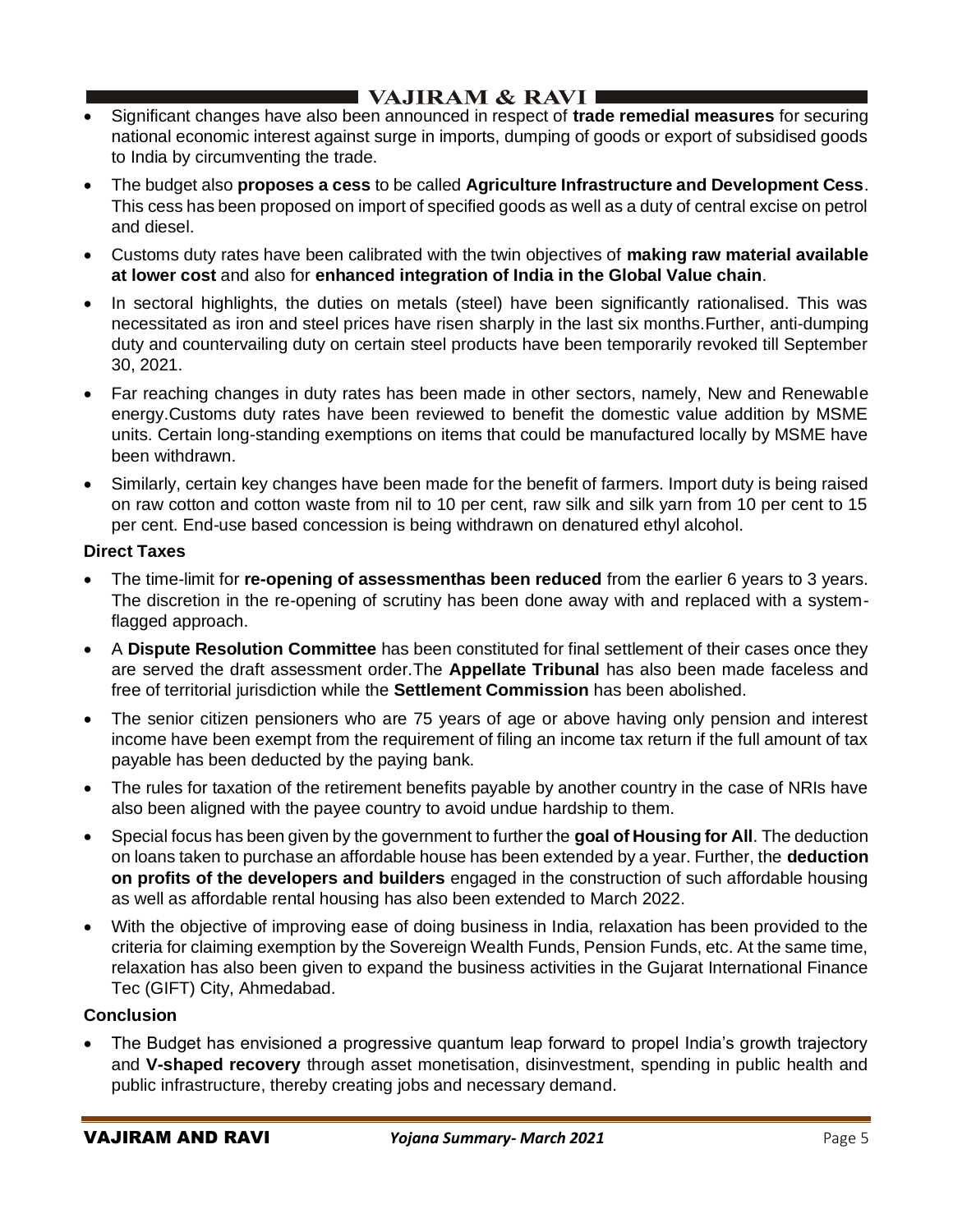### VAJIRAM & RAVI **CONDITIONAL BORROWINGS**

- It is well-known that the pandemic had indeed dealt a severe blow to the revenue collection of the governments. To successfully overcome the formidable economic challenges, the PM had announced a series of economic stimulus packages and gave the clarion call of sustaining 'Aatmanirbhar Bharat' (a self-reliant India).
- An important component of the 'Aatmanirbhar Bharat Abhiyaan' packages **was an increase in the net borrowing limit of States** for 2020- 21 **by two per cent of GSDP**. The step made available additional financial resources to the tune of Rs. 4,27,302 crore to the States.

#### **Borrowing by States: Constitutional Provision**

- Borrowing by States in India is guided by provisions of **Article 293 of the Constitution**. States are permitted to borrow within the territory of India against the security of the Consolidated Fund of the State, subject to the limit fixed by the Legislature of the State.
- However, **according to Article 293(3)**, if a State is yet to repay any central loan extended to the State by the Government of India, it has to **obtain consent of the Government of India** before raising any such loan. Based on the recommendations of the Finance Commission, the central government had **fixed the net borrowing ceiling of States for the year 2020-21 at three per cent of GSDP**.

#### **Borrowing and Future Sustainability: Creating a Balance**

- Although the socio-economic situation had justified the raising of additional **debt of two per cent by the States**, hedging for future debt sustainability was equally important. Therefore, to alleviate the illeffects of the current additional borrowings, **half of the additional borrowing permissions were used as an instrument to nudge the States to push reforms in various citizen-centric areas**.
- Four areas were identified for undertaking the much-needed reforms *implementation of 'One Nation One Ration Card' system, reforms to promote ease of doing business, local bodies and public utilities reforms and reforms in the power sector*.
- Each area was assigned equal weightage and an incentive of additional borrowing ceiling of 0.25 per cent of the GSDP was linked to completion of reforms in each sector.
- **1. One Nation One Ration Card (ONORC)**
- Concerted efforts of the govt. have led to increase in seeding of Aadhaar numbers in beneficiary data of the National Food Security Act (NFSA) and other welfare schemes. This had enabled biometric authentication of beneficiaries through electronic point of sale (e-PoS) devices installed at Fair Price Shops (FPSs). It had also prepared the ground for nationwide portability of ration card and realising the dream of ONORC.
- ONORC is a technology-driven reform which enables beneficiaries of NFSA and other welfare schemes to get their entitled monthly quota of food grains **from any e-PoS-enabled FPS of their choice, anywhere in the country**. The reform especially empowers the migratory population like temporary workers in organised and unorganised sectors, domestic workers etc.
- The reform also enables the States in better targeting of beneficiaries, elimination of bogus/duplicate/ineligible card holders resulting in enhanced welfare and reduced leakage.
- The yardsticks for assessing completion of this reform are: seeding of Aadhaar number of 95 per cent of the beneficiaries in the database, and automation of 100 per cent FPS in the State by installing e-PoS devices. Till February 8, 2020, govt. has certified that **12 States have completed** the ONORC reform.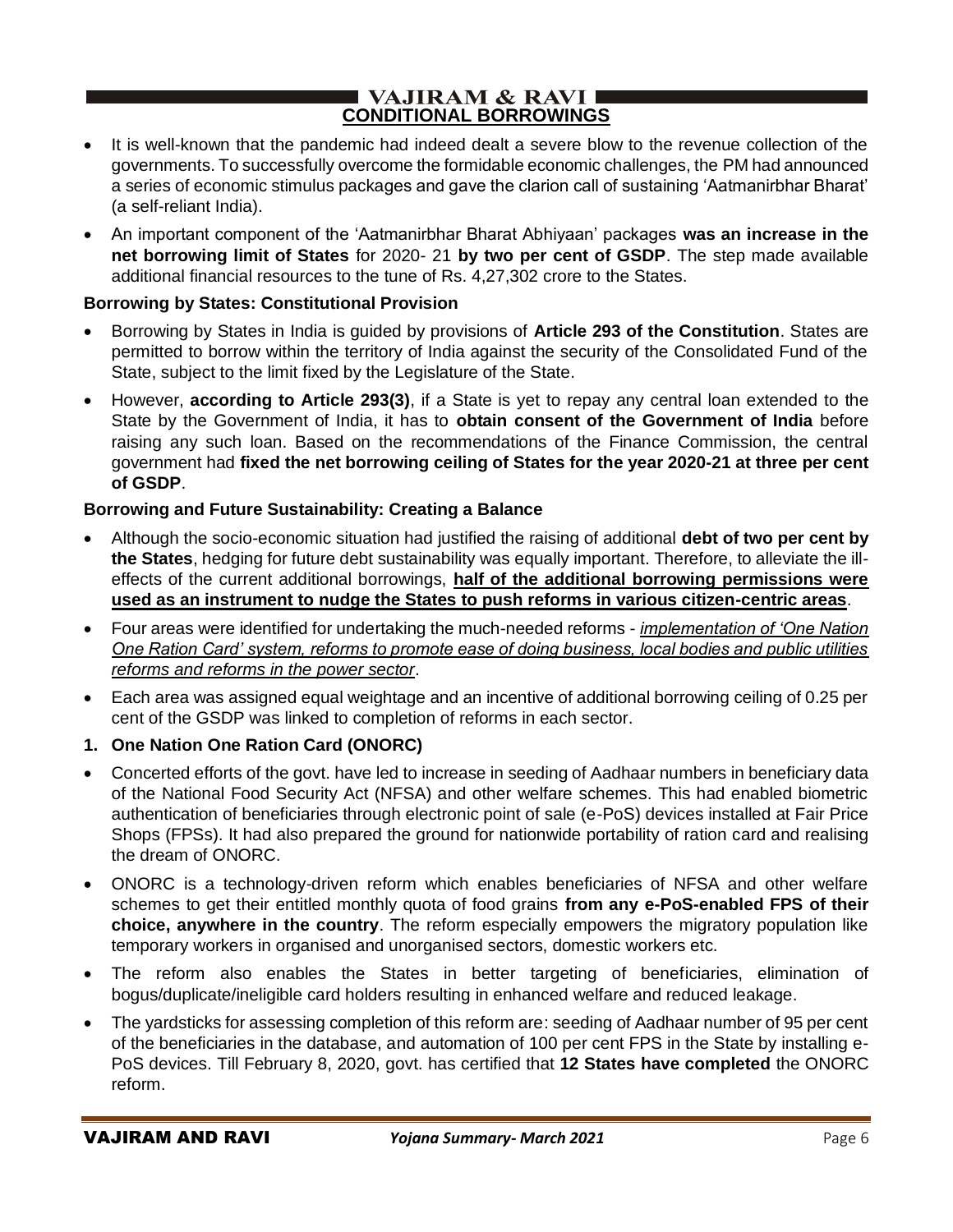### **2. Ease of Doing Business**

- The reforms stipulated in this category are:
- 1. Completion of first assessment of 'District Level Business Reform Action Plan'.
- 2. Elimination of the requirements of renewal of registration certificates, approvals, and licences obtained by businesses.
- 3. Implementation of a computerised central random inspection system wherein allocation of inspectors for statutory inspections is done centrally, the same inspector is not assigned to the same unit in subsequent years, prior inspection notice is provided to the business owner, and inspection report is uploaded on the website within 48 hours of inspection.
- DPIIT has certified that till February 8, 2021, a total of 12 States have completed the ease of doing business reforms.

### **3. Urban Local Bodies/Utilities Reforms**

- Reforms in the Urban Local Bodies are aimed at their financial strengthening to enable them to provide better public health and sanitation services, and create a good civic infrastructure. To get the endorsement of MoHUA for completion of this set of reforms, a State must achieve the following:
- 1. Notify floor rates of property tax in ULBs; floor rates of user charges in respect of the provision of watersupply, drainage and sewerage which reflect current costs/past inflation.
- 2. Put in place a system of periodic increase in floor rates of property tax/user charges in line with price increase.
- By February 8, 2021, MoHUA has confirmed completion of these reforms by five States.

### **4. Power Sector Reforms**

- Power Sector reforms are aimed at reducing losses, and creating a transparent and hassle-free provision of power subsidy to farmers. They also aim at improving the health of power distribution companies by alleviating their liquidity stress in a sustainable manner. States have been asked to undertake three reforms in the power sector
- ➢ 0.05 per cent of GSDP for reduction in Aggregate Technical & Commercial losses in the State as per prescribed targets.
- ➢ Another, 0.05 per cent of GSDP is allowed for reduction in the gap between Average Cost of Supply and Average Revenue Realisation (ACS-ARR gap) in the State as per prescribed targets.
- ➢ Finally, 0.15 per cent of GSDP of the State on introduction of Direct Benefit Transfer (DBT) to all farmers in the State in lieu of free/subsidised electricity.
- By February 8, 2021, Ministry of Power has reported that two States, **Andhra Pradesh and Madhya Pradesh, have achieved the reforms in the power sector partially**.

# **ENABLING THE SOCIAL SECTOR**

- Budget is an instrument to convey not only the monetary allocations through fiscal provisions but it also reflects the national development priorities and growth strategies.
- Presented in a difficult setting of post-pandemic scenario, this budget has demonstrated a unique approach of providing a vision for long-term growth rather than mere annual account of expenditure. Another unique feature of this Budget is the introduction of several measures for extending inclusive development Strategies.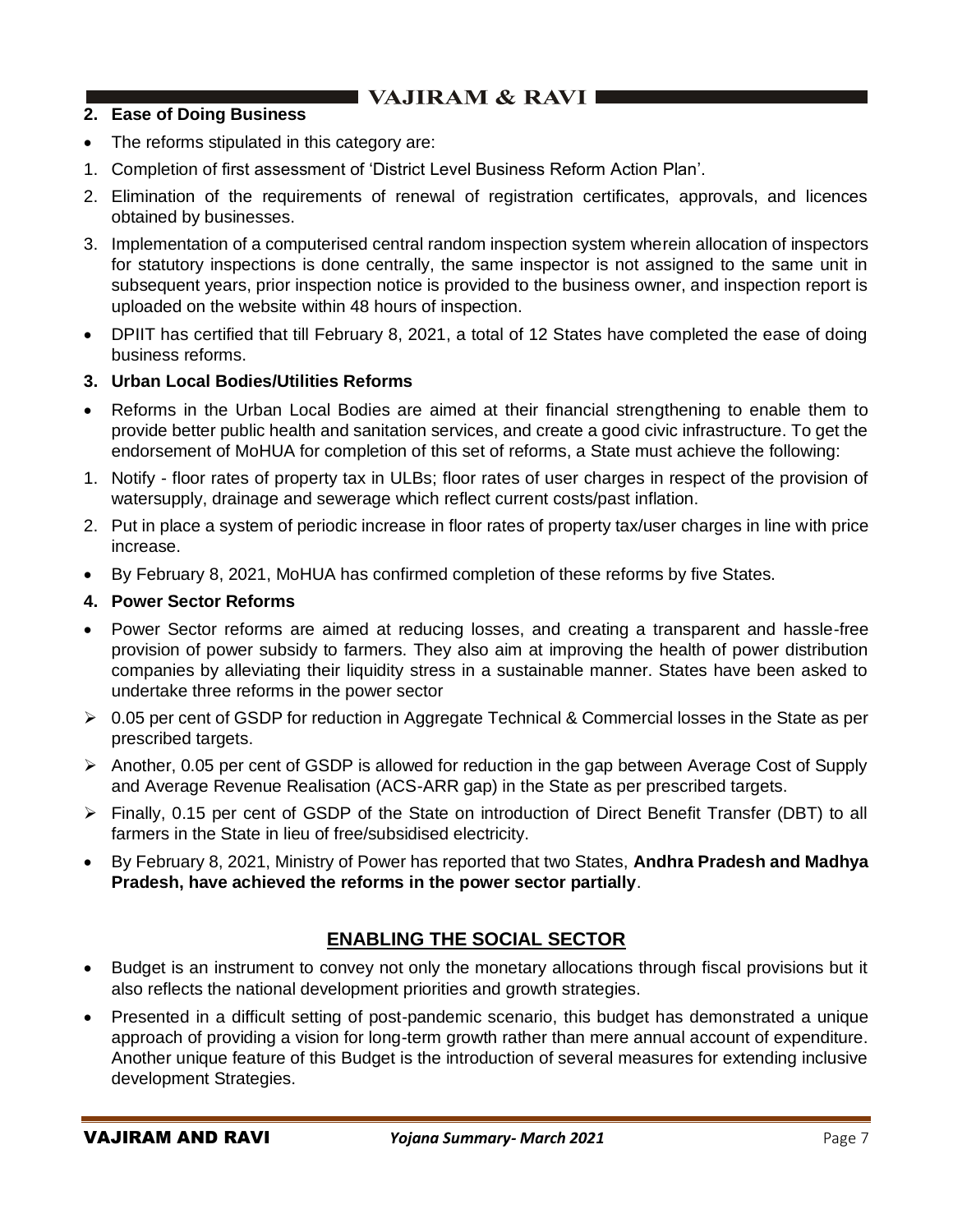## I VAJIRAM & RAVI ∎

• The budget proposed an **increase in the capital expenditure to Rs. 5.54 lakh crore**, which would be 34.5 per cent higher than last year.

### **Health**

- **Health and well-being is the first pillar** among the six pillars that the Finance Minister has stressed upon. Budgetary allocation of Rs. 2,23,846 crore for this sector as against Rs. 94,452 crore last year marks a growth of 137 per cent.
- The PM **AatmanirbharSwasth Bharat Yojana**, focuses on emergency response and preparedness with the objective of strengthening the health system. The focus is not just on Covid-19 management but also on disease burden as a whole and addressing infrastructure deficit. The **budgetary allocation of Rs. 35,000 crore for vaccines** is proposed to cover around 50 crore people.
- There is also a proposal to establish critical care hospitals and five regional branches of the **National Centre for Disease Control** (NCDC). Digitalisation of the health sector especially an **Integrated Health Information Portal** (IHIP) would assume importance.
- Apart from allocation for vaccines, the health issues are also linked with access to clean water (Jal Jeevan Mission) and nutrition. The idea to **merge Supplementary Nutrition Programme (SNP) and Poshan Abhiyan** and launch the **Mission Poshan 2.0 focussing on 112 aspirational districts** merits attention.
- Jal Jeevan Mission has got a jump of almost 335 per cent this year. Access to clean air and Swachh Bharat Mission, liquid waste management in 500 AMRUT cities have also seen an increased funding.
- The budgetary allocations for AYUSH Ministry and health research have gone up by 40 per cent and 25 per cent respectively. With growing focus on AYUSH and holistic health management, there is a proposal to set up **integrated public health labs in all districts**.
- With allocation of Rs. 4000 crore for the **National Medicinal Plants Board** (NMPB), budget has given clear indication for backward integration projects dealing with medicinal and aromatic plants.

### **Education**

- **Reinvigorating human capital is another important pillar of this budget**. In 2021-22 education sector has received a boost of Rs. 93,224 crore, out of which Rs. 54,873.66 crore are for school education and Rs. 38,325.15 crore for higher education.
- The Budget has also announced partnership with NGOs and private sectors for setting up of **100 Sainik Schools in different States**. Similarly, in the tribal areas **750 Eklavya Model Residential Schools** are to be set up. The National post-metric scholarship scheme for students from scheduled caste till 2025-26 is a significant step.
- Human skills is adequately emphasised with the possible partnership with Japan and United Arab Emirates for new skills for the workforce in those countries.
- Schemes like the **National Digital Educational Architecture** (NDEAR) and the **National Initiative for School Heads and Teachers for Holistic Advancement** (NISHTHA) are actually gearing up the system towards what is enshrined in the Sustainable Development Goal (SDG)4: from **quantitative to qualitative education**.
- The Finance Minister has also reemphasised the commitment of the government to establish a **Higher Education Commission** (HEC). This umbrella body with four verticals would undertake standard setting, accreditation, regulation, and the funding of higher educational institutions.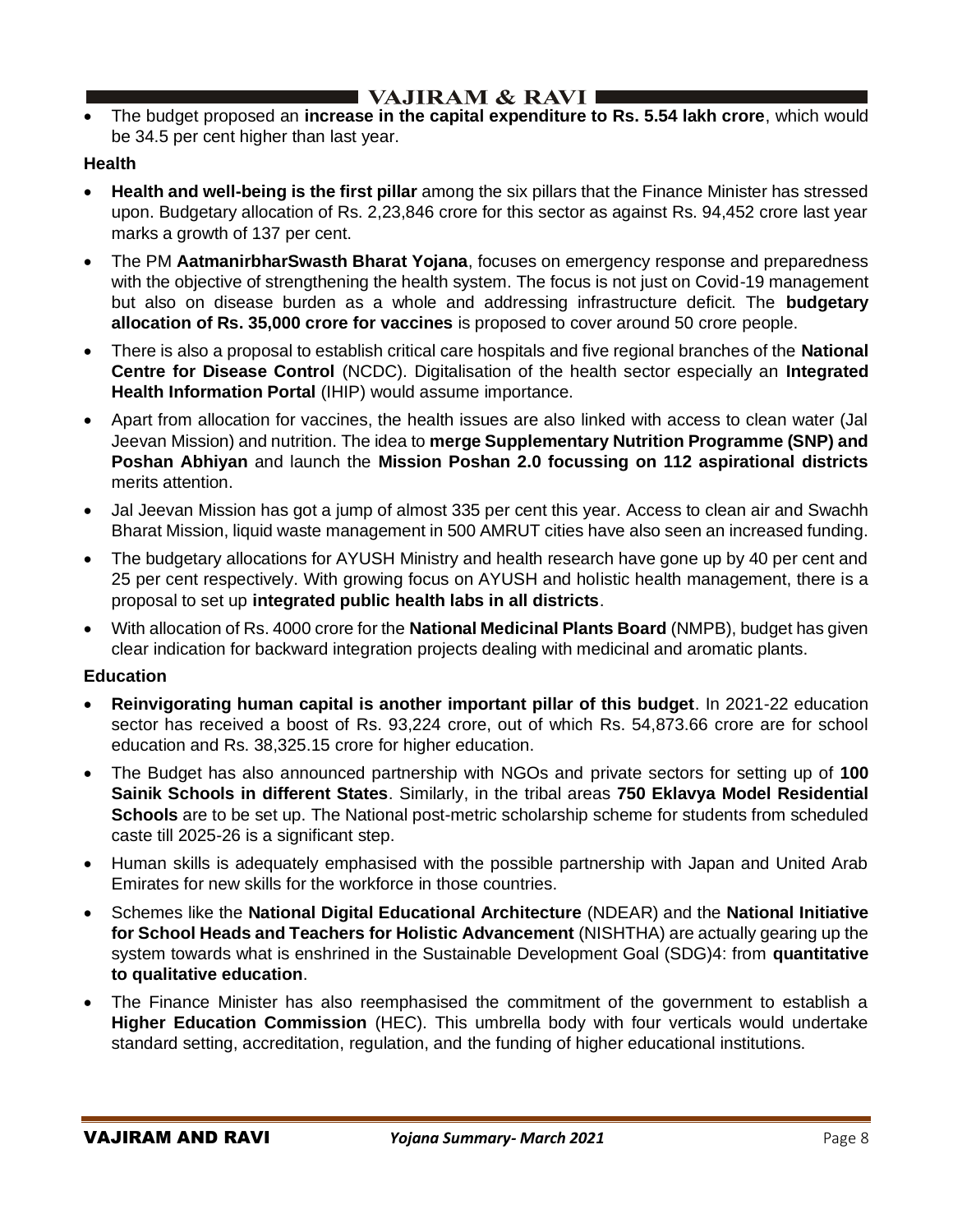#### **Infrastructure**

- Setting up of **a Development Finance Institution** (DFI), a much-awaited decision is one among those.
- Higher capital expenditure of Rs. 1.08 lakh crore for building highways is an important initiative. The total allocation for the highways is Rs. 1,18,101 lakh crore, which is up by 28 per cent. The railways and roads have attracted a huge attention of the government.

## **A BOOSTER SHOT FOR ECONOMIC GROWTH**

- India's Union Budget 2021-22 is meticulous, inclusive, transparent and growth-oriented, reflecting government's commitment towards transformation of Indian economy, making it fundamentally strong and self-reliant.
- The significant outlay on health and well- being sectors in this budget is a huge positive. The launch of **AatmanirbharSwasth Bharat Yojana** will strengthen primary, secondary, and tertiary healthcare infrastructure and create new institutions, addressing huge gaps in healthcare facilities in the country. **Deficit Trends (2021-22, BE)**
- Further, initiatives announced towards cleaner environment namely Urban Swachh Bharat 2.0 Mission, Jal Jeevan Urban Mission and Mission Poshan 2.0 will also contribute towards better health and well-being of people.

Fiscal Deficit – 6.8 % Revenue Deficit – 5.1% Effective Revenue Deficit – 4.1% Primary Deficit – 3.1 %

- The second major takeaway from the budget is the impetus given to growth. By **prioritising growth over fiscal considerations**, the budget has paved way for faster economic recovery. A huge thrust has been laid on capital expenditure, with both physical and social infrastructure seeing a big push.
- This should help in reviving consumption and investment cycle. Higher public investment in infrastructure projects is expected to crowd-in private investments and will also create several jobs, leading to improved demand.
- Besides logistics infrastructure, the government has also announced **establishment of 7 Mega Investment Textiles Parks**.
- There has been a continued focus on agriculture, which is welcome. Steps have been taken to enhance productivity, bring efficiency in agri-supply chain and also to augment farmers' income. By linking **1000 more mandis with e-NAM and** availability of Agriculture Infrastructure Fund for augmenting infrastructure facilities of APMC, continuous efforts are being made to strengthen the farm ecosystem. To promote the idea of 'more crop per drop', **micro-irrigation corpus has been doubled**.
- The **introduction of 22 additional perishable crops under 'Operation Green Scheme'** will also help in increasing productivity and enable greater exports of perishables from the country. Enhanced agriculture credit target will help in meeting the financing needs of the farmers.
- The decision to **privatise two public sector banks** and **one public sector insurance company** underlines government's commitment to limit its presence even in the strategic sectors and give a larger role to be played by the private sector.
- The government's announcement to **set up an Asset Reconstruction and Asset Management Company** is a timely step. The aftermath of pandemic is expected to deteriorate balance sheet of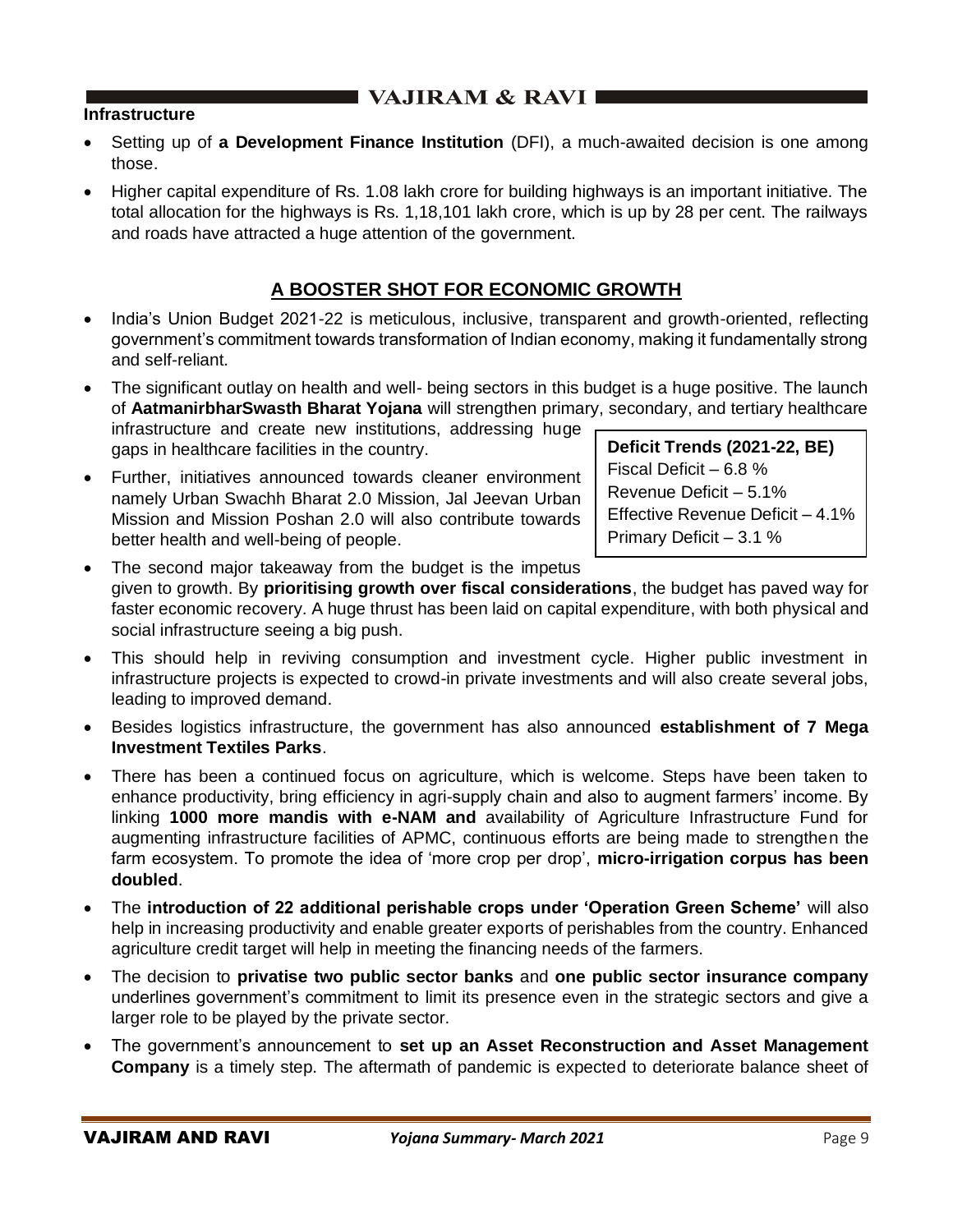banks and such a mechanism will help banks to unlock stuck capital and use it for more productive purposes.

- The additional Rs. **20,000 crore for recapitalisation of Public Sector Banks** will also lend support to meet the credit requirements in the near term.
- There has been announcement of setting up of **Development Finance Institution** with seed money of Rs. 20,000 crore, targeting a lending portfolio of Rs. 5,00,000 crore over the next 3-4 years for financing the planned infrastructure outlay. The **increase in FDI limit in insurance** is another bold step that will bring in more capital into the system.

### **Conclusion**

- The budget proposals also laid a renewed thrust on promoting the principle of 'minimum government, maximum governance' as well as improving the ease of doing business and ease of living in the country.
- Union Budget 2021-22 has brought in a new sense of optimism in the country, triggering hopes of better economic prospects going ahead.

# **STRENGTHENING THE AGRICULTURE SECTOR**

- Government of India rolled out its budget for fiscal 2021- 22 with welfare of farms and farmers at the core. Agriculture and its subsidiaries demonstrated exemplary resilience amid Covid-19 pandemic by clocking a **growth rate of 3.4 per cent** whereas other economic sectors performed negatively.
- Despite many adversities due to Covid-19 induced lockdown, the total food production in the country is **estimated at 296.65 million tonnes** during 2019-20.

### **MSP, Mandis and Markets**

- The two key departments under Ministry of Agriculture Department of Agriculture, Cooperation and Farmers' Welfare and Department of Agricultural Research and Education, have been allocated a total amount of Rs. 1,31,531.19 crore.
- MSP regime has undergone a sea change to assure price that is at least **1.5 times the cost of production across all commodities**.
- Amid many speculations on future of Agriculture Produce Market Committee (APMC) mandis, Govt. signalled its intention by announcing that the agriculture infrastructure fund would also be made available to APMCs.
- Additionally, an **increase was announced in allocation to the Rural Infrastructure Development Fund**. This fund will help creation of agri-infrastructure mainly to support farm-gate processing and post-harvest facilities to reduce farm-to-farm wastage.
- Provision of the **Agricultural Infrastructure Development Cess of Rs. 2.5 per litre on petrol and Rs. 4.0 on diesel** will further add to the kitty to meet development targets. It is proposed to integrate **1,000 more mandis with e-NAM**.
- Budget proposed to enlarge scope of **'Operation Greens'** scheme. Currently, the scheme is applicable to tomatoes, onions and potatoes (TOP) only, but now **22 perishable products will also be brought under the ambit** of the scheme. Under the scheme, as a shortterm price stabilisation measure, there is a provision for 50 per cent subsidy on cost of transportation and storage for evacuation of surplus production from producing area to the consumption centres during the glut situations.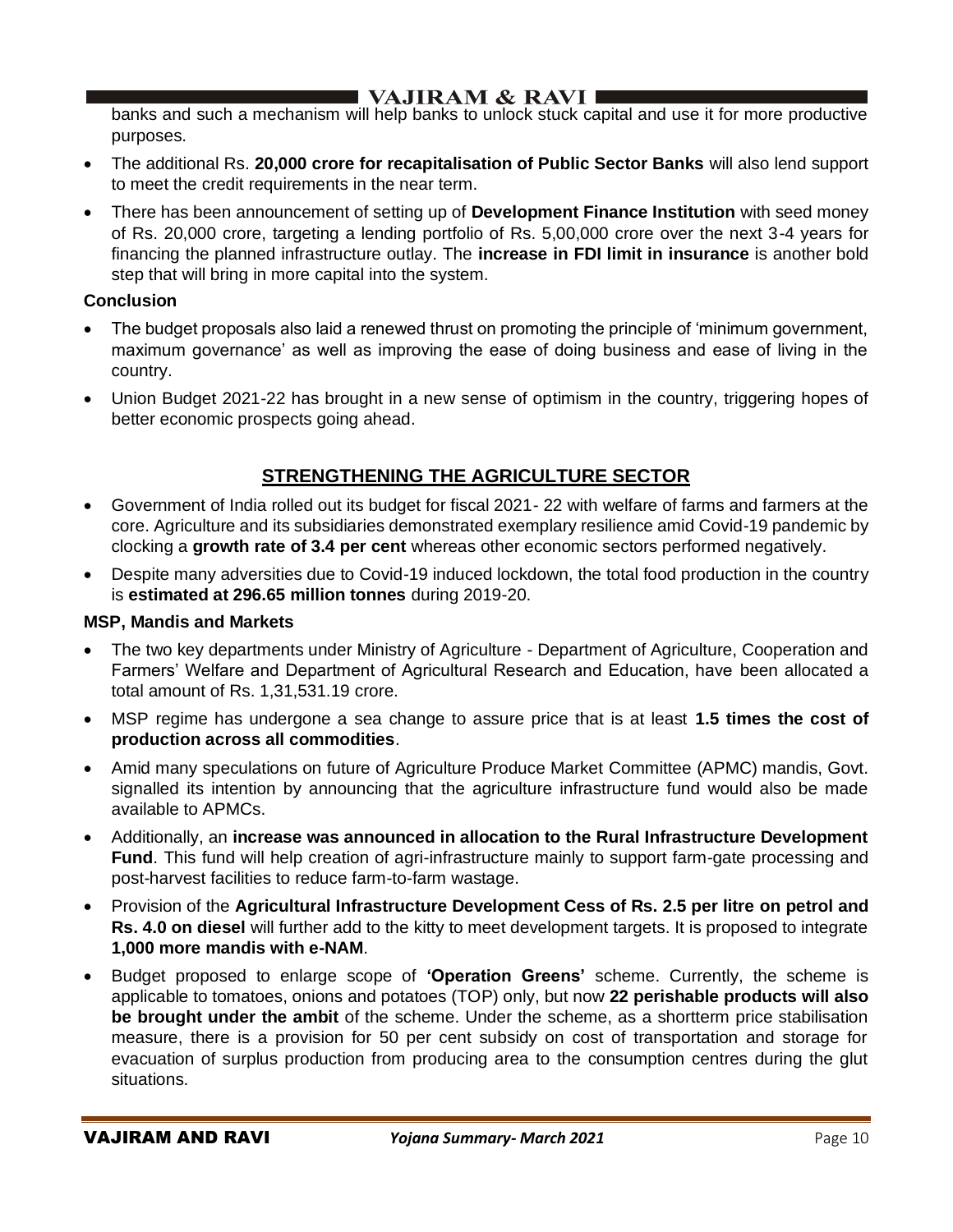## **Credits, Corpus and Caring**

- The agricultural credit flow for 2020-21 was fixed at Rs. 15 lakh crore and till November 30, 2020 a sum of Rs. 79.73 lakh crore was disbursed. Govt. has enhanced the agricultural credit target to Rs. 16.5 lakh crore in the proposed budget.
- Micro-irrigation is being promoted in farms with subsidies for which a corpus of Rs. 5,000 crore was created under NABARD. Govt has proposed to double it by augmenting it by another Rs. 5,000 crore.
- Early this year, the PM launched a unique scheme, the **Survey of Villages and Mapping with Improvised Technology in Village Areas** (SVAMITVA) to provide a record of right to property. The scheme lets villagers use their property as a financial asset for taking institutional loans and other financial benefits. In the current budget its extension to all States and Union Territories is proposed.

### **Financing Fisheries and Allied Sectors**

- Animal Husbandry and Dairying sector has been allocated a sum of Rs. 3,289 crore, which is 18 per cent increase.
- India is the **second largest fish producing** country in the world with **7.58 per cent share in global production**. In its continuous efforts to modernise and make fishing sector more profitable, the Govt has now proposed substantial investments in the **development of fishing harbours and fish landing centres**.
- In the initial Phase, five major fishing harbours will be developed at *Kochi, Chennai, Vishakhapatnam, Paradip and Petuaghat*, as hub of economic activity. Apart from marine fisheries, inland fishing harbours and fish landing centres will also be developed along the banks of major rivers and waterways.
- **Seaweeds farming is a sunrise sector** with potential to transform lives of coastal communities. Earlier, India was not very keen to cultivate seaweeds though it is bestowed with a coastline of more than 7500 km and over 800 species of seaweeds.
- But now, its economical potential is recognised as a renewable source of food, energy, chemicals and most importantly as source of medicines. The Government intends to support seaweed cultivation by proposing to establish a **Multipurpose Seaweed Park in Tamil Nadu**.

## **What is MSP?**

- Minimum Support Price (MSP) is the guaranteed price of notified crops as declared by the Government of India for public procurement purpose. It acts as a safety net to farmers by protecting their business interest from the uncertainties of market.
- Government notifies MSP **for 23 'Kharif' and 'Rabi' crops** at the start of each cropping season. The group comprises **seven cereals** (paddy, wheat, maize, sorghum, pearl millet, barley and ragi), **seven oilseeds** (groundnut, rapeseed, mustard, soybean, sesamum, sunflower, safflower and nigar seed), and **four commercial crops** (copra, sugarcanes, cotton and raw jute).
- MSP is fixed by the Government of India on the recommendations of the **Commission for Agricultural Costs and Prices** (CACP) which is a statutory body. CACP submits its recommendations to the Government in the form of **price policy reports twice a year separately for Kharif and Rabi seasons**.
- The National Commission on Farmers, headed by Prof. M. S. Swaminathan, had recommended in 2006 that MSPs must be at least 50 per cent more than the cost of production.
- To calculate cost of production, the Commission suggested three criteria:
	- $\checkmark$  A2 It includes cost of various inputs, such as seeds fertilizers, labour, fuel, irrigation etc.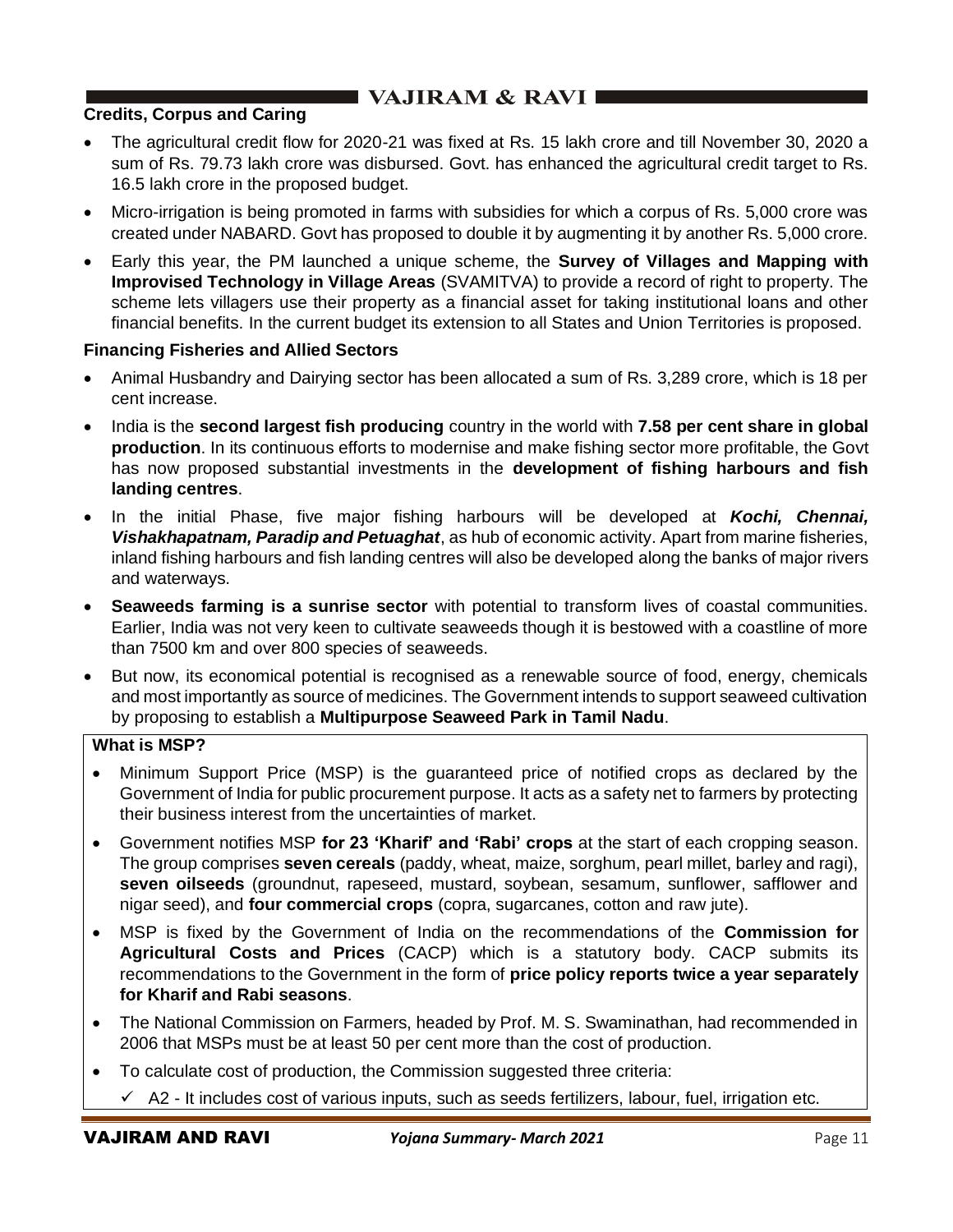# I VAJIRAM & RAVI ■

- $\overline{\smash{\leftarrow}}$  A2+FL It includes cost of unpaid family labour in A2 parameters.
- $\checkmark$  C2 It includes the implied rent on land and interest on capital assets over and above A2+FL.
- Government implemented the recommendation during the marketing season of 2018-19 by fixing MSPs over and above the at least 50 per cent of the cost of production.
- Currently, the CACP reckons only **A2+FL cost for calculation of MSP**. However, C2 costs are used as a benchmark reference costs to see if the recommended MSPs cover these costs in some of the major producing states.

## **BUDGET FOR INFRASTRUCTURE**

- The Union Budget 2021-22 has a welcome focus on infrastructure, **being part of one of the six pillars -** Physical and Financial Capital, and Infrastructure. The infrastructure allocations have gone up substantially.
- The capital allocation has gone up by over a third of the previous year's allocation to Rs, 5.5 lakh crore in keeping up with the plans of the National Infrastructure Pipeline (NIP).

### **About NIP**

• The NIP envisages a capital spend of over *Rs. 100 lakh crore over six-year period, 2019-20 to 2024- 25,* with 39 per cent to come from the Centre, that is about Rs. 40 lakh crore. In terms of scope, the NIP includes over 20 sectors and has recently been enhanced to 7400 projects.

### **Road & Railways**

- The maximum allocation is for the Roads sector. While the class of roads may not easily attract PPPs in the BOT mode (like expressways and road segments where traffic volumes may not be commercially viable), the **Hybrid-Annuity-Model** (HAM) and **Toll-Operate-Transfer (TOT) models** have been more successful. Further, the government is in a position to monetise significant road assets of the NHAI.
- The e-tolling (FASTag) is finally falling into place, saving significant waits at toll booths. Another important outcome of the investments in the road capacity improvement is the **increase in the average kilometres per day** that trucks travel.
- The next level of allocation is for the Railways. Investments in Railways are driven both by capacity **creation and customer centricity**.
- The **Dedicated Freight Corridor** (DFC) and the **Bullet Train**, two of the big-ticket projects, have been delayed on account of land acquisition.
- The container train operations, one of the domains in which private parties were brought in, have not, yielded outcomes anywhere near what was envisaged. Lack of a level playing field with the Indian Railways (IRs') subsidiary, CONCOR, has been one of the reasons.
- A recent initiative of attracting private play into passenger train operations presents an uncertain picture of its attractiveness. A sorely lacking reform is the structural **need of an empowered regulator in the Railways sector**, to give better transparency in the currently bundled roles of IR as the policy maker, operator, monopoly supplier, sometimes monopsonic customer, and regulator.
- However, there has been a slow and steady push towards openingup to the private sector in various domains, including locomotive manufacturing, wagon manufacturing, special freight train operations and freight terminals.
- The real challenge for IR is how to give comfort to private partners who can bring in the much-required agility and focus on customer centricity.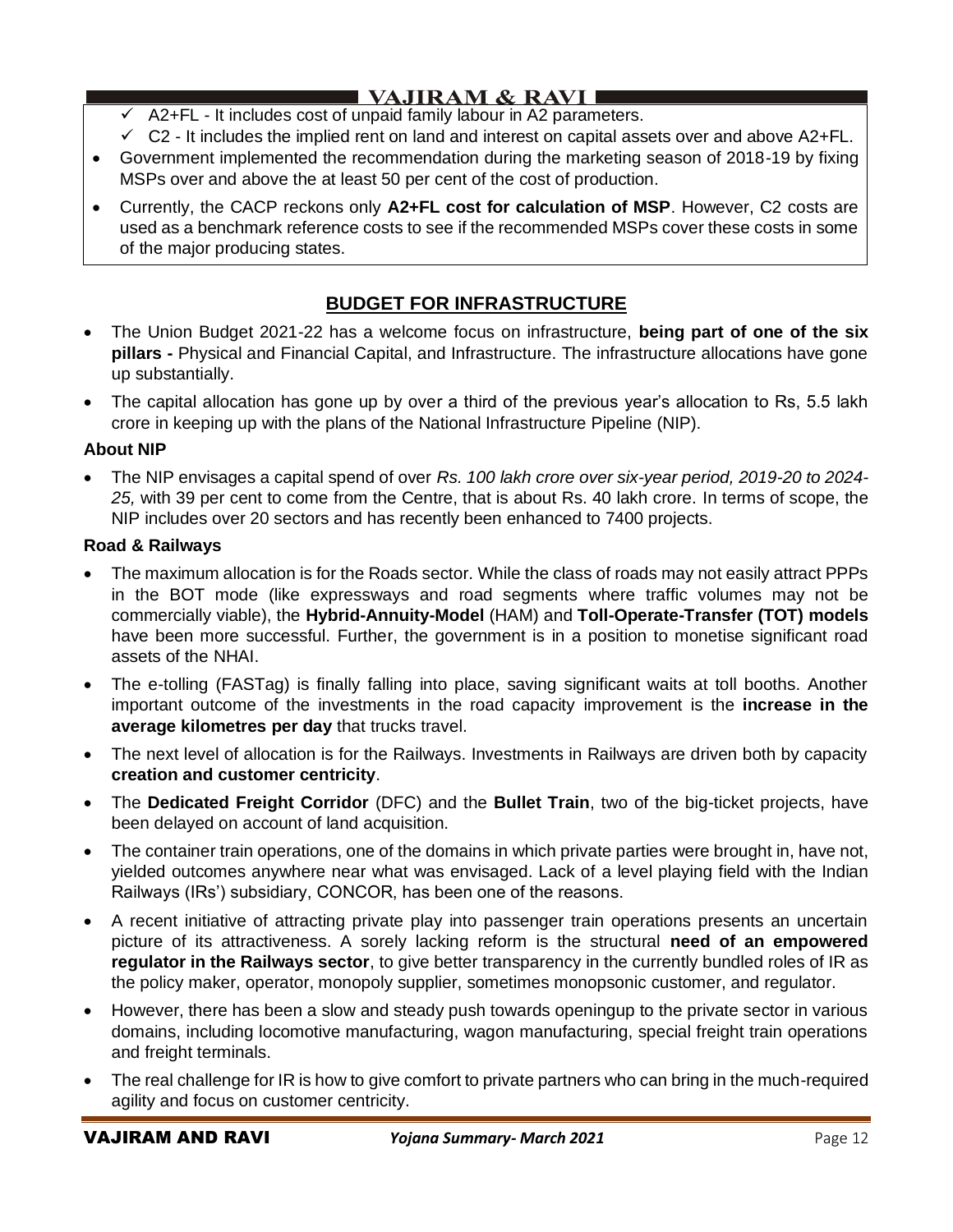# $\blacksquare$  VAJIRAM & RAVI

- The recently launched **draft National Rail Plan** (NRP) visualise not only arresting the **declining rail share of traffic, but reversing it**, in the interest of climate impact and energy efficiency. In the freight segment, increasing the rail share from the current under **30 per cent to at least 45 per cent by 2050** is envisaged.
- Urban transport has been given a strong focus not only with allocations for extension of metro fines in major cities, but also for **Metrolite and Metroneo projects** and for bus transportation.

### **Telecom & Electricity**

- The budget had a significant mention of the telecom sector where money has been allocated to complete the **Bharat Net project**. There is also an allocation to the Ministry of Defence for improving their network and equipment which will enable vacating their spectrum for potential commercial use.
- Another major allocation has been for the Electricity sector, to enable better performance at the Discoms level. This has been stated as an amount of Rs. 3 lakh crore to be spent over 5 years.

### **Other Sector**

- A welcome ringfenced allocation is for the **Agri infrastructure sector**. This comes through a cess that is being levied on fuel. While it will not affect the price of fuel to the end customer, a price which already includes more than half towards taxes and duties, it **raises a Centre Vs State issue**. The government has reduced duties on fuel and transferred it as a cess amount. **While duties are shareable with the state, cesses are not**.
- Other sectors of infrastructure that found special mention were upgradation of some fishing harbours, the water supply schemes in urban local bodies, and bringing in PPPs in more existing airports. There is also a recent visioning exercise called the **Maritime India Vision for 2030** that provides a roadmap for significant growth in this sector.

### **Strategic Disinvestment and Asset Monetisation**

- Public sector companies targeted for this purpose in the infrastructure sector include Air India, Shipping Corporation of India, CONCOR, Pawan Hans and BPCL.
- **Asset monetisation in the infrastructure sector** is focused on leveraging airports of the Airports Authority of India, roads of the National Highways Authority of India, transmission lines of the Power Grid Corporation of India, warehouses of the Central Warehousing Corporation, segments of the Dedicated Freight Corridor Corporation of India, pipelines and other assets of some of the companies in the petroleum sector.
- The budget highlighted a long-term policy of the government in the **Public Sector Enterprises Policy**. In this policy, it classified **various sectors as Strategic and Non-Strategic**. Strategic sectors would have 'bare minimum' presence of public sector enterprises, while all central public sector enterprises in the non-strategic sectors will be privatised.
- The **infrastructure domains in the 'strategic' classification** include Transport, Telecommunications, and Energy (Power, Petroleum and Coal).

### **Way Forward**

- While there has been a lot on infrastructure in this budget, the **focus on 'Atmanirbharta' through research and development needs more attention**. It is time to develop a vision where not only India can develop such technologies, but even be a source of exports. The **development of the T18 train set demonstrated** our capabilities in one domain.
- The budget did provide Rs. **50,000 crore for the National Research Foundation** to strengthen the 'overall research ecosystem'. Structures have also been put in place earlier to create 'specialised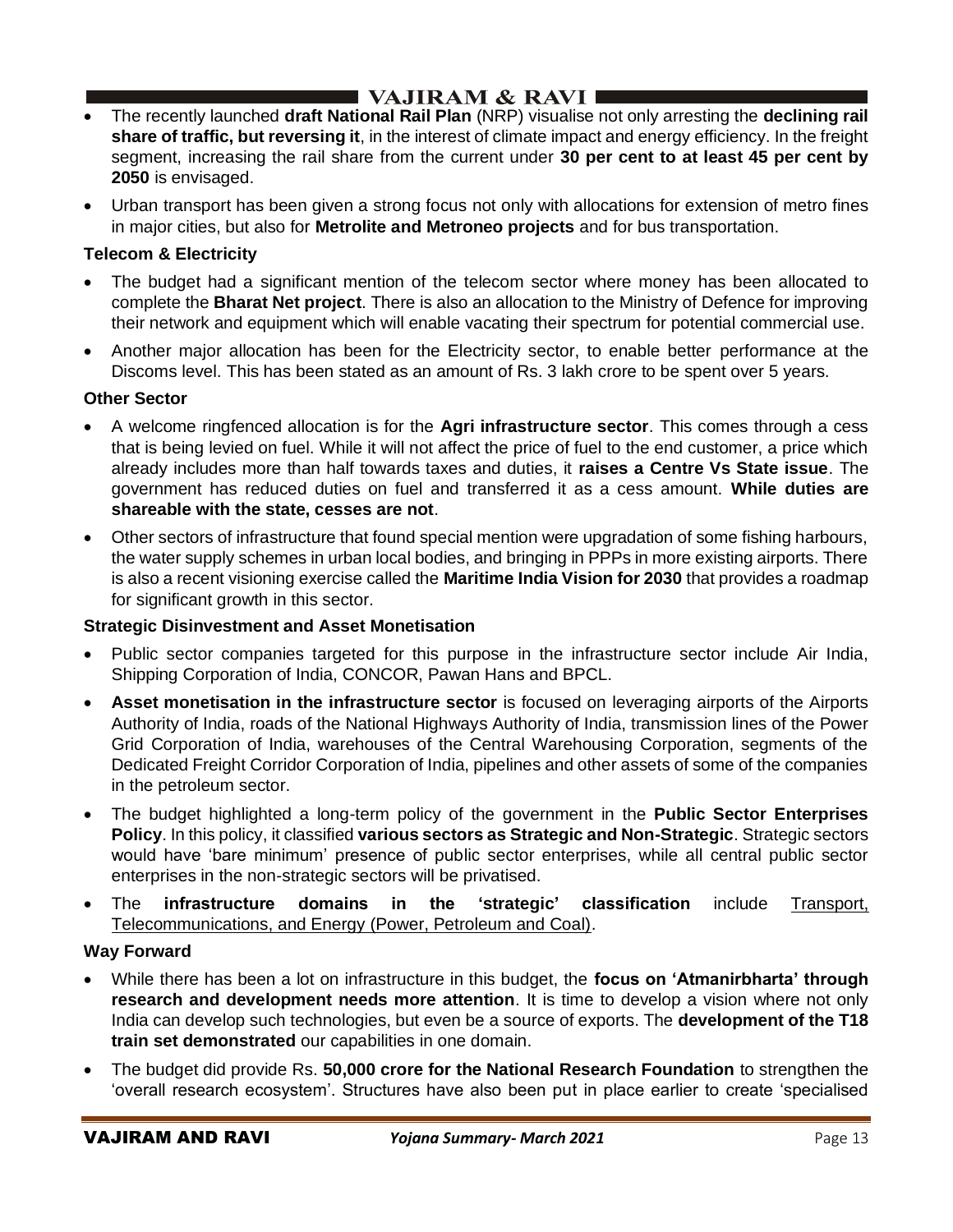professionals' and focus on research through universities set up in the infrastructure sectors. It will take time and nurturing to realise their impact.

## **MAINTAINING MOMENTUM: EDUCATION SECTOR**

- Budget 2020 was structured on the **overall theme of 'Ease of Living'** as its basic tenet.
- Moving a step forward, the FM has presented Budget 2021 **focusing on six pillars -** *Health and Well-Being; Physical and Financial Capital and Infrastructure; Inclusive Development for Aspirational India; Reinvigorating Human Capital; Innovation and R&D; Minimum Government and Maximum Governance* -for the purpose of energising Indian economy recently battered by the pandemic.
- The first-ever digital-only Budget was not only the first of its kind presented in the Indian Parliament but also had allocation of Rs. 3,768 crore for making the **upcoming census as India's first ever digital census**.

#### **Education**

- Education sector, in the first Budget presented after the announcement of the NEP 2020, was in need of greater allocation for its implementation.
- India, which boasts to have the highest in the world a total over 250 million school going students and roughly 500 million population in the age category of 5-24 years, sees huge demand and opportunities available in education sector.
- However, India could see the Budget proposing allocation of Rs. 93,224 crore. This **allocation is less by Rs. 6,087** crore (-6.1 per cent) than last year. The cut in expenditure is visible in the schemes such as '**Samagra Shiksha Abhiyan'** and **'National Scheme for Incentive to Girls for Secondary Education'**.
- This Budget has rightly proposed amendment in the initiative viz. the **National Apprenticeship Training Scheme** (NATS). The amendment aims at boosting apprenticeship opportunities for Indian youth. The focus of the Budget on the improvement of the employment opportunities in the higher education is reflected in the higher allocation for NATS so that post-education apprenticeship training to engineering graduates and diploma holders could be provided.
- The allocation to the flagship scheme of Ministry of Education **'Rashtriya Uchchatar Shiksha Abhiyan** (RUSA)' too has seen the rise.
- This Budget has proposed several new initiatives such as opening of **Bharatiya Bhasha Vishwavidyalaya** and **Institute of Translation, Indian Knowledge System**, **Academic Bank of Credit**, **PM e-Vidya**, and **Multidisciplinary Education and Research Improvement in Technical Education** (MERITE) in line with the recommendations in NEP.
- Some of the other major proposals like-setting up of a **Central University in Leh**, **Higher Education Commission** of India with four verticals to oversee standard setting-accreditation-regulation-funding, implementation of National Professional Standard for Teachers (NPST), implementation of a **unique indigenous toy-based pedagogy** for all levels of school education, and increasing collaboration with foreign institutions - have the potential to steer the aspirations of the people.
- The allocation to research activities promises to bring a cultural shift in higher education. It was in July 2019, the government had shared the aspirations of integrating the funds to the **National Research Foundation** (NRF). An outlay of **Rs. 50,000 crore** over next 5 years for NRF proposed in this Budget intends to give a major boost to Innovation and R&D.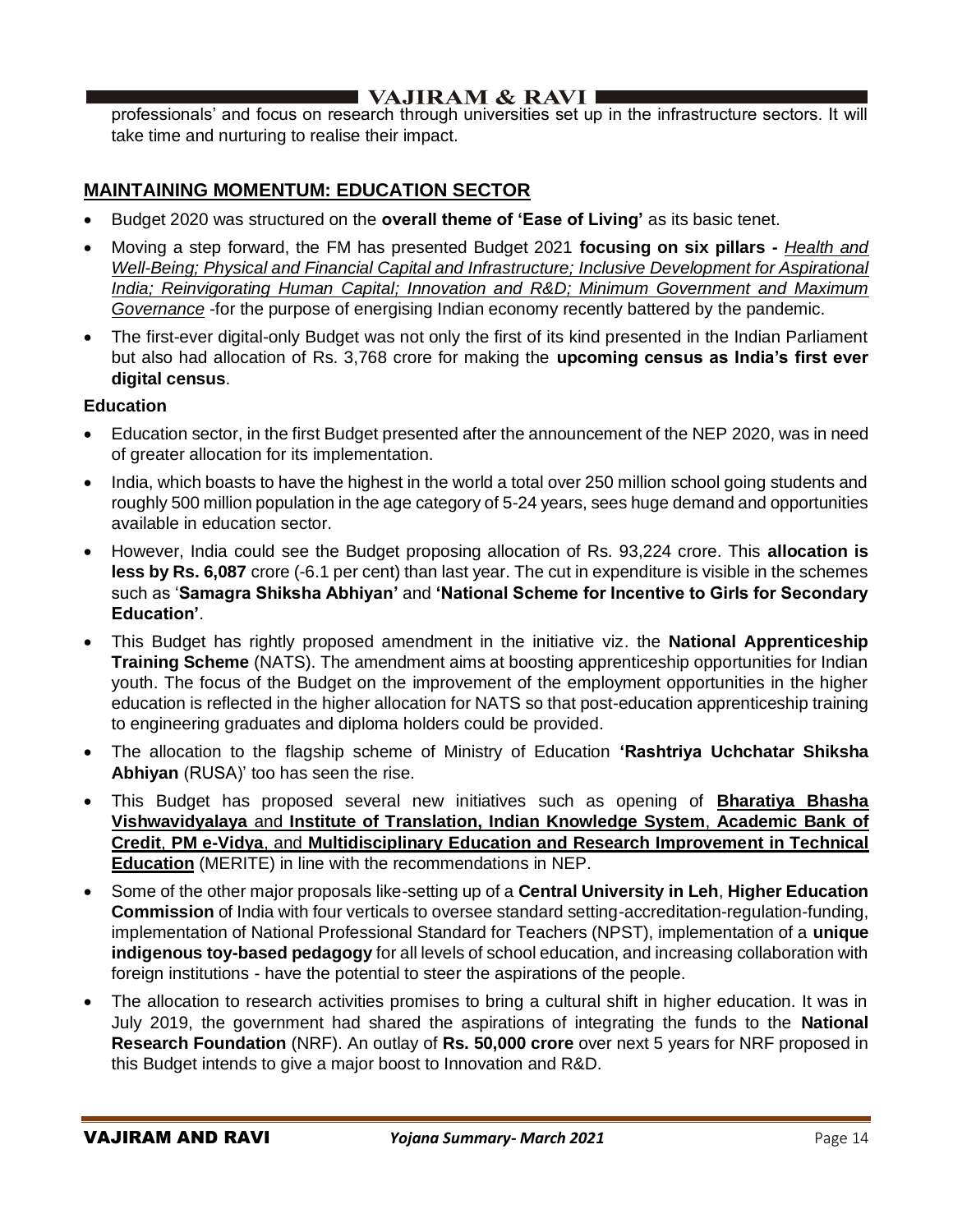- This Budget also showcases **international collaborations** such as an initiative with the UAE for benchmarking skilled qualifications-assessment-certifications accompanied by the deployment of certified workforce; and an **Indo-Japan collaborative Training Inter Training Programme** for facilitating the transfer of Japanese industrial and vocational skills, techniques and knowledge.
- Kendriya Vidyalayas (KVs) are set to have enhanced funds whereas Mid-Day Meal Scheme (MDMS) and Navodaya Vidyalayas (NVs) too are to have funds increased.
- It is a welcome step to establish **100 new Sainik Schools**. The proposal to establish **750 new Eklavya Model Residential Schools in tribal areas** for the learners of Scheduled Tribes may be extremely helpful in further enhancing the outreach of education to them.
- **Standardisation of Indian sign language** across the country and development of national and state curriculum materials for children with the hearing impairments is also
- The desired reforms have also been mooted in this Budget for **CBSE board exams** from the year 2022 in a phased manner to **move away from conventional rote learning approach** for school students transforming the educational system learning framework to an evolved and engaged pedagogical approach. The **holistic progress card** is another step taken in this Budget for providing learners with precious information related to their strength, interest areas, and required focus areas for helping them in making optimal career choices.
- Setting up of a **National Digital Educational Architecture** (NDEAR) for providing support to the teaching and learning activities through the digital architecture will be immense help in educational Planning, administration and governance.

# **FLATTENING THE CLIMATE CURVE**

The Union Budget 2021-22 was **only the fourth that followed a contraction in the economy**. The Economic Survey 2020, argued that the economy would take merely two years to reach and go past the pre-pandemic level. Recent economic data indicates that the country has already **embarked on a Vshaped path of economic recovery**.

## **India's NDC & Need For Money**

- In its Nationally Determined Contribution (NDC), India has committed to following a low carbon path to progress. It has sought to **reduce the emissions intensity of its GDP by 33 to 35 per cent** below 2005 levels by the year 2030; **achieve 40 per cent of cumulative electric power**- installed capacity from non- fossil fuel sources by 2030; and enhance forest and tree cover to create **additional carbon sink equivalent to 2.5 to 3 billion tons** of carbon dioxide by 2030.
- To achieve such ambitious targets, India's climate change actions till 2030 will require as much as USD 2.5 trillion (at 2014-15 prices). It is further estimated that the country will need around USD 206 billion (at 2014-15 prices) between 2015 and 2030 for implementing adaptation actions in agriculture, forestry, fisheries infrastructure, water resources and ecosystems. Additional investments will be needed for strengthening resilience and disaster management.
- The Union Budget 2021-22 captured this spirit in a number of provisions. It laid adequate emphasis on all the three pillars of sustainable development, namely, economic, social, and environmental.

### **Various Initiatives and Budget Proposals**

1. **Clean Air** – Rs. 2217 crore have been allocated for 42 centres with a million plus population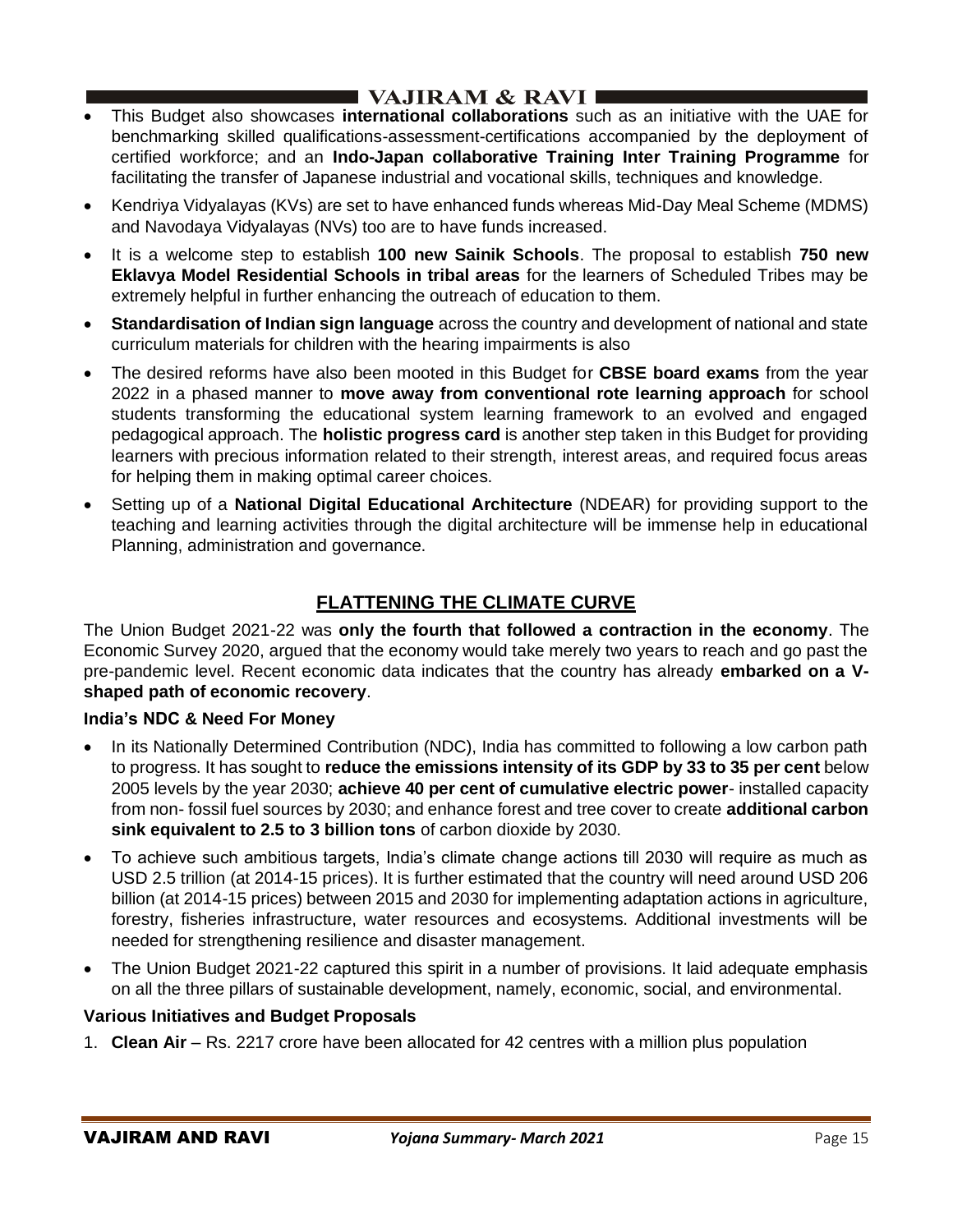## **I** VAJIRAM & RAVI **E**

- 2. **Scrapping Policy** A voluntary vehicle scrapping policy to phase out old and unfit vehicles; Fitness tests in automated fitness centres after 20 yrs in case of personal vehicles, and after 15 yrs in case of commercial vehicles.
- 3. **Petroleum & Natural gas**  Ujjawala scheme which has benefitted 8 crore households will be extended to cover 1 crore more beneficiaries; A gas pipeline project to be taken up in UT of J&K; An independent Gas Transport System Operator to be set up

### 4. **Augmentation of City Bus Service**

- 5. **Expansion of Metro Rail network** Govt. Is planning to deploy two new technologies 'MetroLite' and 'MetroNeo'
- 6. **Non-conventional/Green Energy** Govt. Has planned to a) launch a Hydrogen Energy Mission in 2021-22 for generating hydrogen from green power sources; b) add 100 more districts in next three yrs. to the City Gas Distribution Network; c) Provide the additional capital infusion of Rs. 1000 crore to Solar Energy Cooperation of India and Rs. 1500 crore to Indian Renewable Energy Development Agency.
- 7. **Conservation of Deep-Sea Biodiversity** The budget provides an outlay of more than Rs 4000 crore, over 5 yrs for the launch of Deep Ocean Mission. This will include: a) exploration of living and non-living resources through deep ocean survey; b) projects for the conservation of deep sea biodiversity

### **Way Forward**

- There is a need to develop a **"Climate Budget Tagging (CBT)" tool**. This will help in identifying, classifying, climate relevant expenditures in the fiscal budget.
- Recently, Vice President M. Venkaiah Naidu proposed a detailed framework-based pre and post-Legislative Impact Assessment'. By incorporating a detailed account of social, economic, environmental, and administrative impact in every legislative proposal, the negative externalities certain policies can be minimised.

## **FOREIGN DIRECT INVESTMENT**

With record levels of FDI, rapid deployment of technology that both hand-held investors and eased supplies of mission critical goods and services, **Invest India** has been at the forefront of fulfilling the vision of safety and security while maintaining business resilience.

### **Invest India**

Invest India is the **national investment promotion and facilitation agency** under the Ministry of Commerce and Industry. It has won the **UNCTAD Investment Facilitation Award 2020**.

#### **Invest India and FDI**

- India received an unprecedented USD 35 billion in foreign investments between April and August 2020, the **largest ever in the first five months** of the fiscal year.
- In the financial year 2019-2020, **India received FDI worth USD 73 billion**, the highest ever in a single year. Invest India itself has facilitated over USD 166 billion of indicated investments and helped create more than 2.7 million new jobs since its inception.
- Invest India, launched its **Business Immunity Platform** (BIP). BIP was designed to inform, advise and support market players on the latest government rules, measures, and orders.
- Launched on March 21, 2020, the platform provided both local and foreign businesses the muchneeded direction amidst evolving protocols, safety directions and lockdown limitations.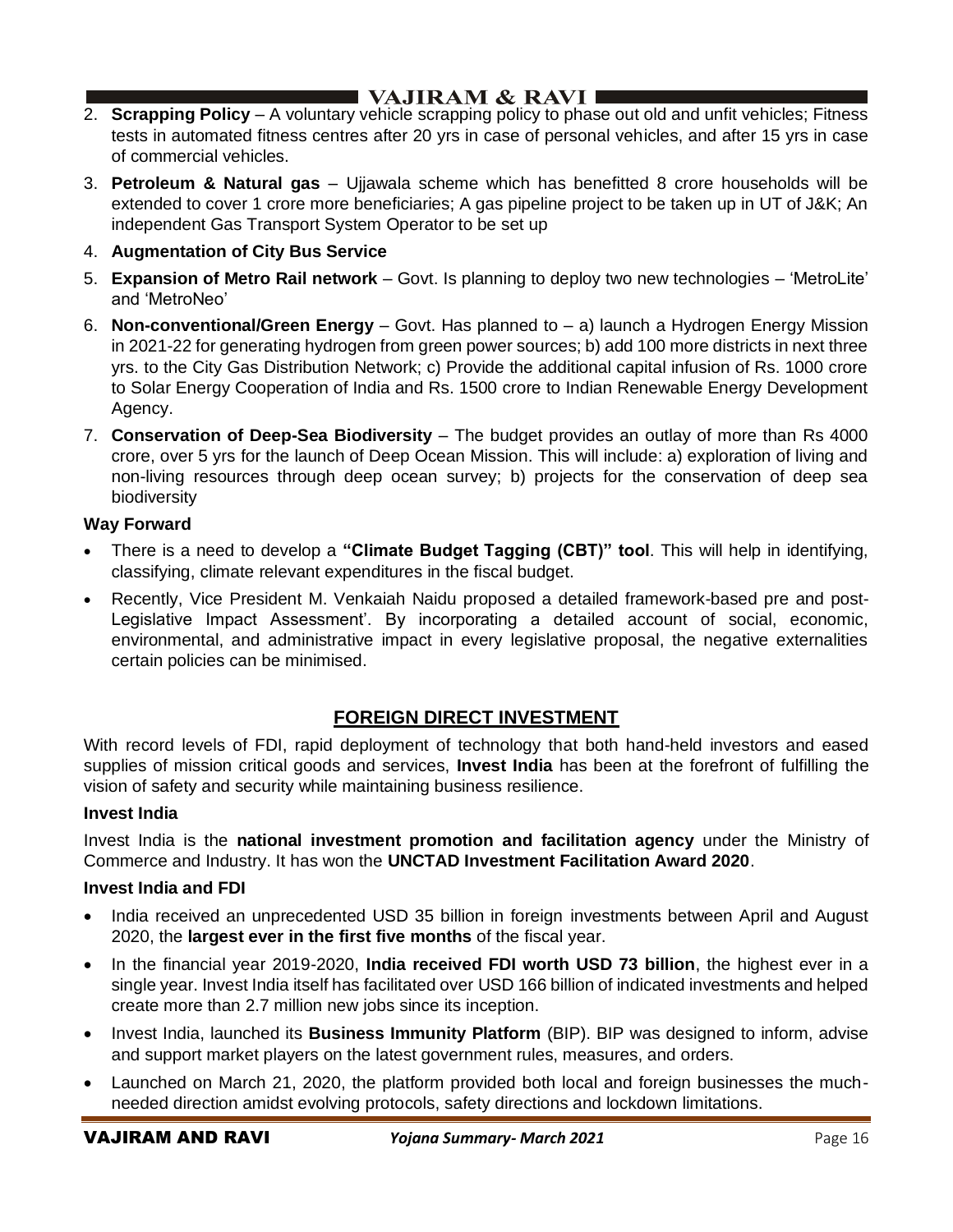# **THE VAJIRAM & RAVI LET**

## **India Shines Through**

- The pandemic exposed vulnerabilities of highly specialised supply chains and sent companies scrambling to ensure their supplies. This had two important outcomes. First, market players were **forced to revaluate their business models** right from sourcing the raw materials to manufacturing, shipping and last-mile deliveries. Many companies **became keen to onshore supply chains** or **at least bring them closer to their markets**. In this process, **India, which rests at important nodal points geographically and commercially, sprung up as a viable alternative**.
- Second, Indian MSMEs, with their quick**-to-adapt businesses and frugal innovation** helped India swim through the worst initial months of the Covid-19 crisis. India's robust pharmaceutical industry too displayed global leadership in quick supplies of generic medicines.
- A combination of these factors has contributed to making India a leading FDI destination and a foremost manufacturing hub of the world.

### **Making India Investor-Friendly**

- Between 2014 and 2019, India witnessed a more than two-fold **enhancement in its ease of doing business measures**. A recent survey found that India is the leading choice for future investments for more than two-thirds of the multinational company respondents.
- Aside from our large talented workforce of millions of people, very soon India will have the single largest domestic market within one set of national boundaries.
- The Government has undertaken extensive revisions to existing land, labour, and insolvency laws. These reforms are also aided by the **very liberal FDI regime** instituted by the government even in key sectors like defence, electronics manufacturing, pharmaceuticals, and renewable energy.
- It is important to note that **over 90 per cent of all FDI we received last year was under the automatic route**, that is, it did not require government permissions. Nearly 50 per cent of those total Investments came into green-field projects further signalling the growing faith in india's future.
- **Our competitive tax rates** 15 per cent for new projects offer unprecedented opportunity to establish both business profitability and viability. Furthermore, the GST regime has brought overwhelming clarity to a tax system.
- There is also now a **land allocation system based on GIS-enabled tracking** which collates all industrial land resources in the country on a single platform and allows investors to explore available land across the country, providing them with all necessary details.
- The Government has expanded the highly successful **Production Linked Incentives** (PLI) **Scheme to 13 crucial sectors** to include energy, auto, textiles, pharma, and electronics, among others.

### **Developing a Robust Infrastructure**

- The National Infrastructure Pipeline (NIP) launched in August 2020 will focus on this urgent national need. The NIP creates a fast-track institutional, regulatory and implementation framework for infrastructure projects.
- The idea is to improve citizens' ease of living and provide equitable access to infrastructure and make economic growth more inclusive.

### **India and the Path Forward**

- Under the ambitious and timely Aatmanirbhar Bharat Abhiyan, India is envisaged as a crucial nodal point in global supply chains, with a vast, skilled, and growing workforce and a large domestic market.
- Backward integration of global supply chains with local manufacturers and retailers will also provide a boost to Indian MSMEs and foster overall growth in the economy.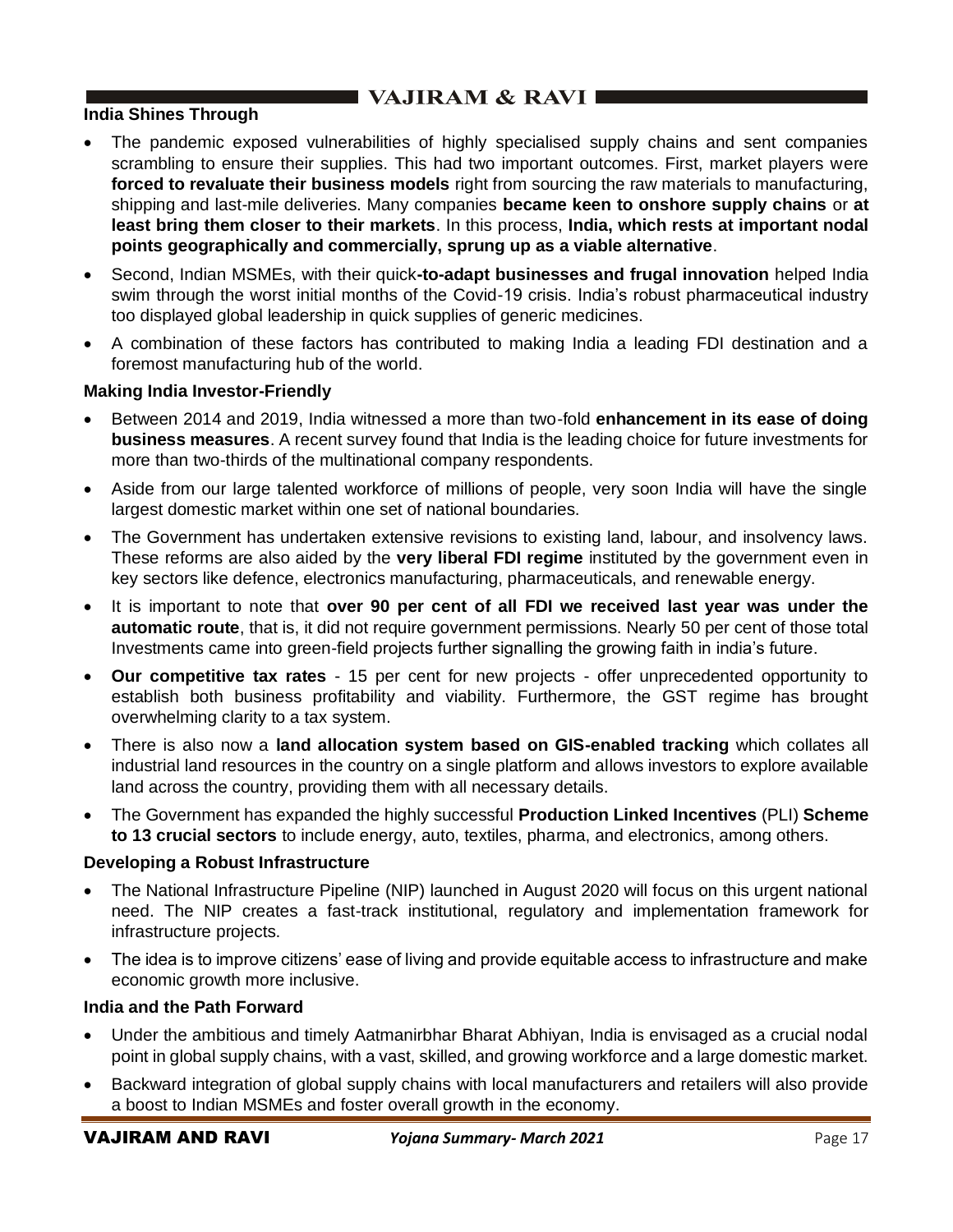# I VAJIRAM  $\&$  RAVI  $\blacksquare$

• Most crucially, Aatmanirbhar India is about resilience and decentralisation. With its huge population, India presents a massive opportunity in terms of demand and consumer base.

# **DIPLOMACY IN COVID TIMES**

Today, the world is facing the Covid-19 pandemic and is also passing through a phase of economic slowdown with an air of uncertainty. By adopting India-centric foreign policy, we have been able to send a message to the world that India has a will and a capacity to define the priorities of the international system.

### **Repositioning After Cold war**

- During the Cold War, the world was divided in two blocks. Considering those India had opted for nonalignment which seemed a better option then. Fall of Soviet Union and breaking of Berlin Wall resulted in a collapse of bipolar world system.
- India started to change its traditional path and lay down a solid foundation for its foreign policy in accordance with the requirements in the new scenario. It added a **part of economic diplomacy in the traditional diplomacy** which had to traverse in the direction of globalisation.
- After "Pokharan-2" during Vajpayee government, a new element of power got added into India's foreign policy. Today, after about 22 years of Pokharan-2, India is being acknowledged **as one of the major Asian powers and as a global player.**

### **India and Its Immediate Neighbourhood**

- India is the geo-political nucleus of South Asia. Immediate neighbouring countries can play an effective role in making India weaker or stronger, then the gulf countries and East Asian countries.
- Keeping this in mind, PM Modi started his first tenure with **"Diplomacy with Neighbourhood First"**. Under this policy he not only, tried to move ahead by taking along Bhutan, Nepal, Bangladesh, Sri Lanka and Maldives but also presented an example before the world through his "**Heart to Heart Diplomacy**" with Pakistan as well.
- After Pulwama, India not only gave a befitting reply to Pakistan's misadventure by carrying out a "surgical strike" in POK and also conveyed a message to the whole world that India would not desist from adopting the strategy of "physical response" against anti-India forces.
- **India under its Neighbourhood Policy** has been successful in moving ahead in the direction of improving connectivity, reviving of socio-religious relations, development and human assistance.

### **Idea of Extended Neighbourhood**

- The Prime Minister had once said that neighbours are not only those countries with whom our geographical borders meet but also those nations with whom our hearts meet.
- With this in view, countries situated in Eastern and South East Asian regions are foremost followed by the countries of Middle East. Looking towards East, Trans-Pacific region comes first which is presently a part of **Indo-Pacific Strategy**.

### **Indo-Pacific Region**

• In this region, on one side China is following the strategy of establishing monopolistic set-up on the strength of its defence power built on the basis of its economic strength and the US on the other side is trying to maintain its supremacy. **Russia is the third player** which wants to move forward on "Pivot to East" strategy.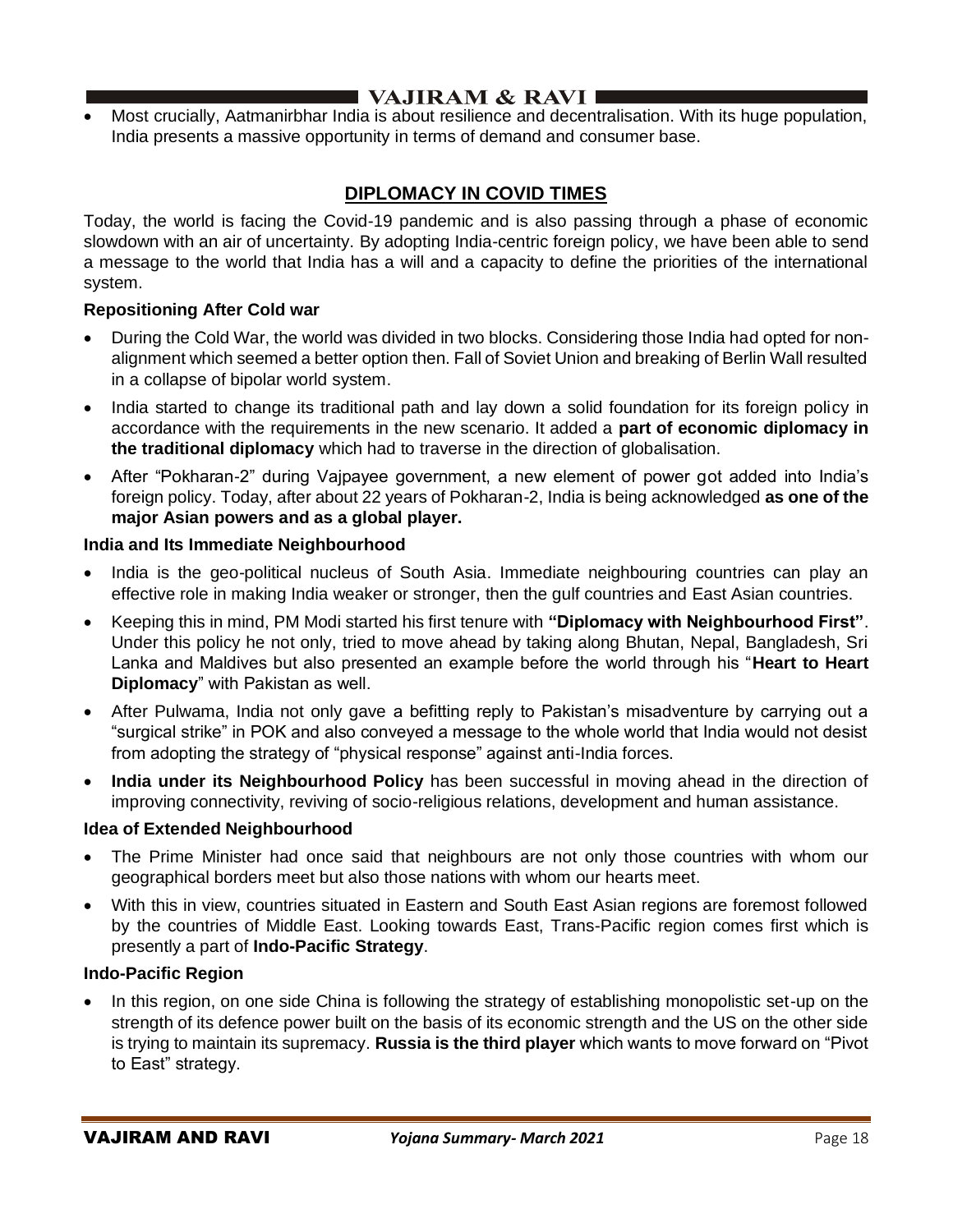# **I** VAJIRAM & RAVI  $\blacksquare$

- With this in mind, Russia had proposed to Japan sometime back to enter into an agreement on four controversial islands. However, Japan turned down the suggestion from Russia and now it is eyeing upon smaller countries in East Asia.
- Evaluating the whole situation, **India is stressing on inclusive action**. India has, therefore, tried to make an alliance with the US and Japan and also tried to maintain its traditional relations with Russia and China as well.
- For example, **India played an active role in setting up the Strategic Quadrilateral** (QUAD) in Indo-Pacific region on one hand and became a partner in BRICS and Shanghai Cooperation Organisation on the other hand.
- **Washington-Beijing-Moscow** triangle has been extremely important for India's foreign policy since the very beginning. One of the focal points of India's foreign policy is China as it keeps posing challenges before India by following an expansionist policy.

### **Hope From Europe?**

- Having dominated as a super power for a long era, Europe is a victim of internal contradictions. It appears to be caught in challenges posed by refugee problem, economic imbalance, idealism versus nationalism clash and Islamic terrorism.
- The conditions developed in Europe after the **"Merkozy Effect"** (Angela Merkel and Serkozy economic theory) have weakened the bonding between France and Germany and a leakage in European Union have become visible now. Brexit has shown that European Union is **no more a reflection of optimum unity**.

#### **India in Middle East & Africa**

- Middle East which has always been the nucleus of geopolitical activism. India has succeeded in establishing comprehensive partnership relations with the countries of this region.
- India's trade and energy security is closely connected with the security of Hormuz Water Treaty and Bab-el-Mandeb strait. The Indo-Saudi Arabia relations touched a new height. Presentation of their highest civilian awards by Saudi Arabia and Bahrain to PM Modi stands a testimony to this.
- Inclusion of African continent in India's foreign policy is quite important. India has been following the policy of **Afro-Asian Brotherhood** for a long time and now India has cordial relations with the African Union.
- PM Modi's diplomacy with the **coastal countries** proved to be extremely decisive, especially with Seychelles. It is also possible that **Seychelles-Chabahar may emerge as an alternative to Gwadar-Djibouti Connect** and India may succeed in Blue Water Diplomacy.

### **India's position in global multilateral order**

- Between the year 2014 to the year 2020, India might have not got entry into the Nuclear Suppliers Group but in **Missile Technology Control Regin Club (MTCR), India succeeded getting entry before China**.
- India's membership in MTCR was its first entry in any multilateral export control system after which India would be able to purchase higher level missile technology and its joint venture with Russia would also get a boost.
- After the US back out from Paris Agreement of 2017, India has emerged as an example for other developing nations in this regard. India is presenting standard of environmental policies along with development requirements before them.